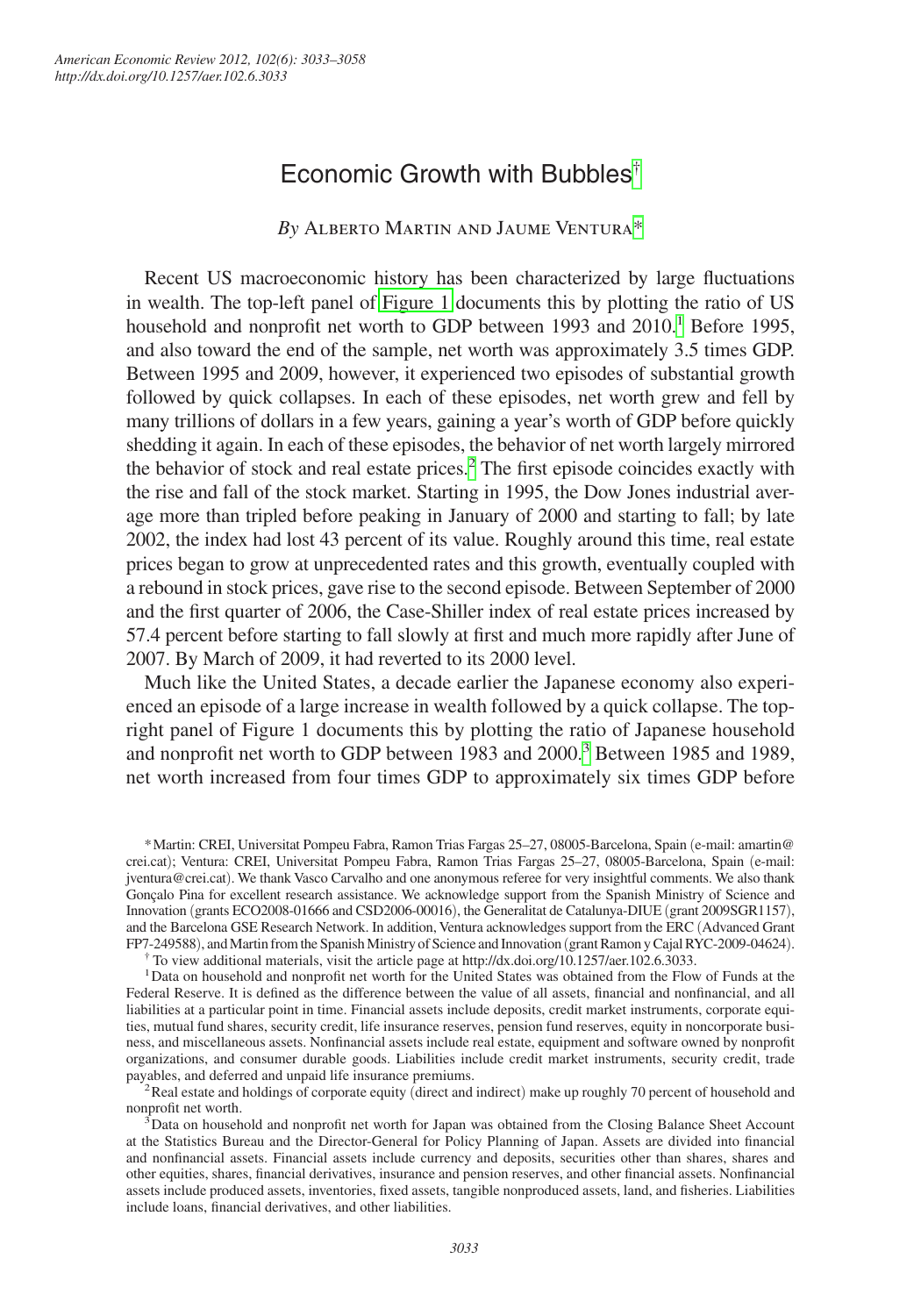<span id="page-1-0"></span>

falling rapidly in the subsequent years. As in the United States, this behavior largely mirrored the behavior of stock and real estate prices. Between 1987 and 1990, the Tokyo Stock Price Index nearly doubled while land prices nearly tripled in the second half of the 1980s. At its peak in 1990, the market value of all the land in Japan famously exceeded four times the land value of the United States. This boom in stock and real estate prices was followed by a bust, and by 1993 the increase in stock prices had been completely undone while land prices had nearly halved.

Both in the United States and Japan, these fluctuations in wealth were associated with substantial changes in macroeconomic aggregates. As the bottom panels of Figure 1 show, the growth rates of output, consumption and the capital stock essentially tracked net worth during both episodes, accelerating as wealth increased and slowing down when it fell.<sup>[4,](#page-1-1)[5](#page-1-2)</sup> All of these episodes ended in economic recessions as depicted by the shaded bars in Figure 1. The United States recovered quickly after the end of its first episode, but the same cannot be said of the other two episodes.

<span id="page-1-1"></span><sup>4</sup>Data on GDP, consumption, and investment was obtained from the Penn World Table (Heston, Summers, and Aten 2011). The capital stock series was constructed from the investment data by applying the perpetual inventory method as in Caselli (2005).

<span id="page-1-2"></span> $<sup>5</sup>$  For the case of the United States during the period 1993–2010, the peak correlations between the growth rates</sup> of GDP, consumption, and the capital stock and the growth rate of net worth/GDP equal 0.88, 0.83, and 0.82. For the case of Japan during the period 1983–2000, these peak correlations equal 0.74, 0.67, and 0.59. These correlations correspond to a lag of one year in the growth of net worth for the case of the United States and to a lag of two or three years in the case of Japan, which suggests that changes in net worth tend to lead changes in macroeconomic aggregates. All of these peak correlations are significant at the 5 percent level.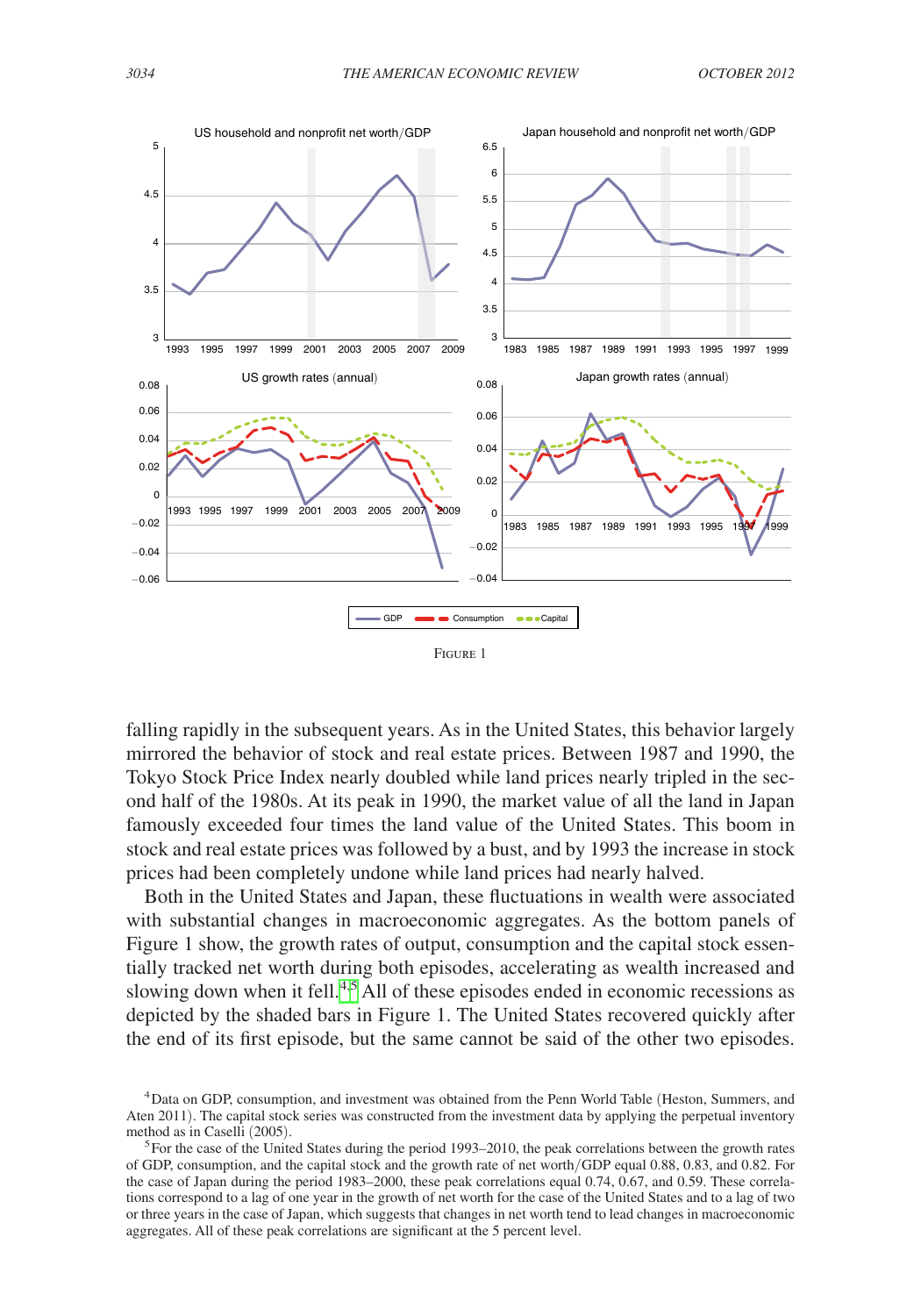Nearly four years after the end of its last episode, US economic growth has still not fully recovered. The case of Japan, where economic growth has remained consistently low for about two decades, is even more dramatic.

A remarkable feature of these fluctuations in wealth is that it has proved exceedingly difficult to attribute either one of them to changes in economic fundamentals. Consider first the case of the United States. LeRoy (2004) documented that, between 1995 and 2000, the growth in the value of US equity far exceeded the growth of corporate earnings and of dividends. He also considered and discarded other popular explanations for the rise in equity values, most notably those based on demographics and on the valuation of intangible capital. In a similar vein, Shiller (2005) analyzed and also discarded popular explanations for the run-up in home prices based on the evolution of demographics, the interest rate, and construction costs. Today, these explanations seem even less plausible because they should also be consistent with the ensuing collapse in prices. Something similar can be said regarding the Japanese case. As LeRoy and Shiller did for the case of the United States, French and Poterba (1991) analyzed the evolution of Japanese stock and real estate prices during the late 1980s and early 1990s and concluded that they were unlikely to be explained by fundamentals. Thus, these three episodes are commonly referred to as "bubbles" or "bubbly episodes."

But what are these bubbles? What is their origin? Why do they raise output, consumption, and the capital stock? To address these questions, we need a theory of economic growth with bubbles and this paper provides one. In this theory, bubbles are viewed as macroeconomic pyramid schemes that fluctuate in value and cause corresponding fluctuations in wealth. Specifically, we consider two idealized asset classes: productive assets or "capital" and pyramid schemes or "bubbles." Both assets are used as a store of value or savings vehicle, but they have different characteristics. Capital is costly to produce but it is then useful in production. Bubbles play no role in production, but initiating them is costless.<sup>[6](#page-2-0)</sup> We consider environments with rational, informed, and risk neutral investors that hold only those assets that offer the highest expected return. The theoretical challenge is to identify situations in which these investors optimally choose to hold bubbles in their portfolios and then characterize the macroeconomic consequences of their choice.

Our approach builds on the seminal papers of Samuelson (1958) and Tirole (1985) who developed a theory of rational bubbles as a remedy to the problem of dynamic inefficiency.<sup>7</sup> Their argument is based on the dual role of capital as a productive asset and a store of value. To satisfy the need for a store of value, economies sometimes accumulate so much capital that the investment required to sustain it exceeds the income that it produces. This investment is inefficient and lowers the resources available for consumption. In this situation, bubbles can be both attractive to investors and feasible from a macroeconomic perspective. For instance, a

<span id="page-2-0"></span><sup>6</sup> It is difficult to find these idealized asset classes in financial markets, of course, as existing assets bundle or package together capital and bubbles. We shall return to this point in Section III.<br><sup>7</sup>Our research is also indebted to previous work on bubbles and economic growth. Saint-Paul (1992); Grossman

<span id="page-2-1"></span>and Yanagawa (1993); and King and Ferguson (1993) extend the Samuelson-Tirole model to economies with endogenous growth due to externalities in capital accumulation. In their models, bubbles slow down the growth rate of the economy. Olivier (2000) uses a similar model to show how, if tied to R&D firms, bubbles might foster technological progress and growth.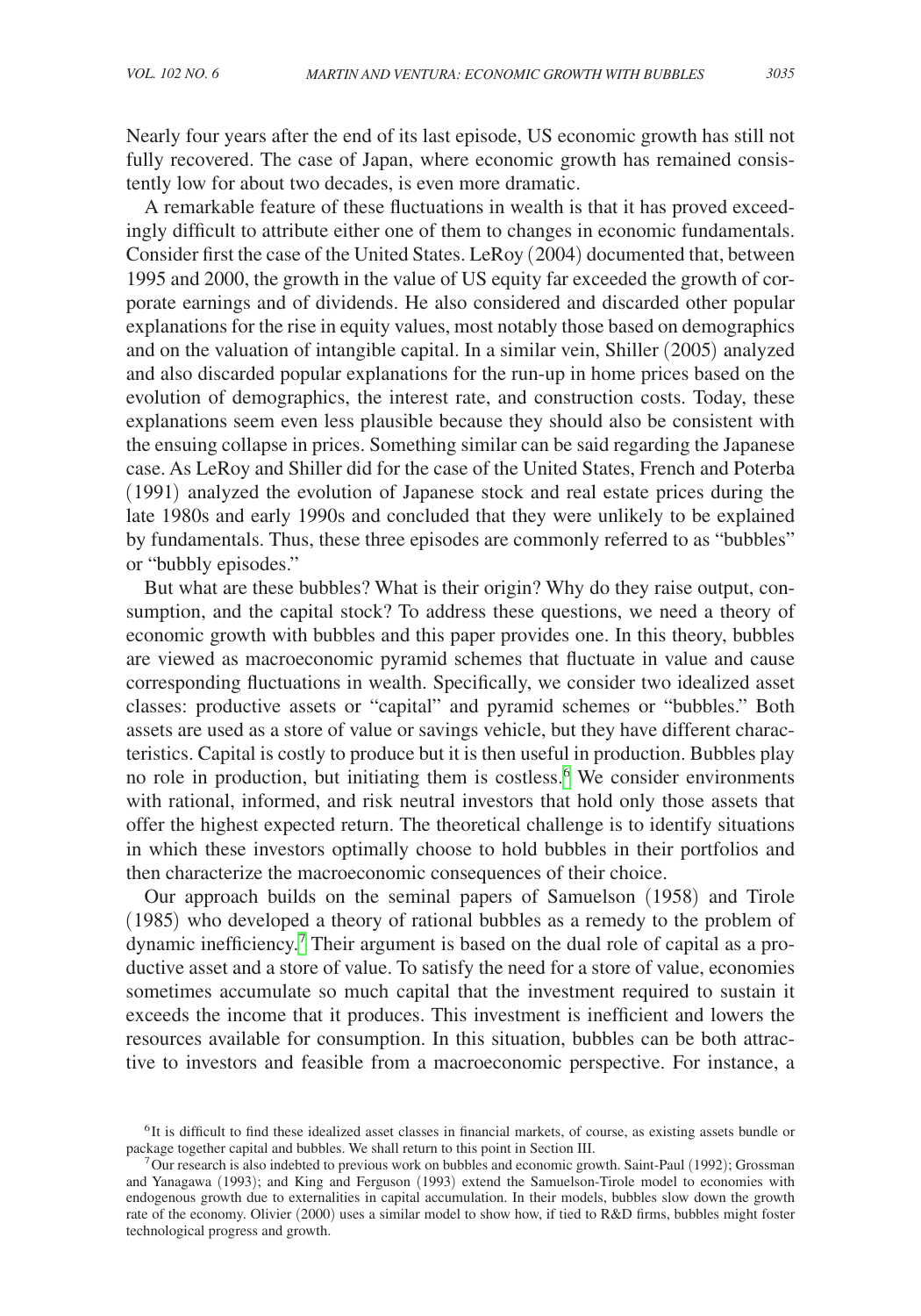pyramid scheme that absorbs all inefficient investments in each period is feasible and its return exceeds that of the investments it replaces.

The Samuelson-Tirole model provides an elegant and powerful framework to think about bubbles. However, the picture that emerges from this theory is hard to reconcile with the episodes in Figure 1. First, the model features deterministic bubbles that exist from the very beginning of time and never burst. This is contrary to the observation that, in these episodes, bubbles seem to pop up and burst. We therefore need a model in which bubbles are transient, that is, a model of bubbly episodes. Second, and most importantly, in the Samuelson-Tirole model bubbles raise consumption by reducing inefficient investments. As a result, bubbles slow down capital accumulation and lower output. [Figure 2 s](#page-11-0)hows that bubbly episodes are associated with consumption booms indeed. But they are also associated with rapid expansions in the capital stock and output. A successful model of bubbles must come to grips with these correlations.

We overcome these two shortcomings of the Samuelson-Tirole model by introducing investor sentiment shocks and imperfect financial markets into the theory of rational bubbles. Since bubbles have no intrinsic value, their current size depends on market expectations regarding their future size, i.e., on "investor sentiment." Introducing shocks to investor sentiment is therefore crucial to generate realistic bubble dynamics in the model.<sup>[8](#page-3-0)</sup> Introducing financial frictions is also crucial because these create rateof-return differentials and allow efficient and inefficient investments to coexist. Our key observation is then quite simple: bubbles not only reduce inefficient investments, but also increase efficient ones. In our model, bubbly episodes are booms in consumption and efficient investments financed by a reduction in inefficient investments. If efficient investments increase enough, bubbly episodes expand the capital stock and output. This turns out to be the case under a wide range of parameter values.<sup>9</sup>

To understand these effects of bubbly episodes, it is useful to analyze the set of transfers that bubbles implement. Remember that a bubble is nothing but a pyramid scheme by which the buyer surrenders resources today expecting that future buyers will surrender resources to him/her. The economy enters each period with an initial distribution of bubble owners. Some of these owners bought their bubbles in earlier periods, while others just created them. When the market for bubbles opens, on the demand side we find investors who cannot obtain a return to investment above that of bubbles; while on the supply side we find consumers and investors who can obtain a return to investment above that of bubbles. When the market for bubbles clears, resources have been transferred from inefficient investors to consumers and efficient investors.

<span id="page-3-1"></span><span id="page-3-0"></span> ${}^8$ To the best of our knowledge, Weil (1987) was the first to consider stochastic bubbles in general equilibrium.<br><sup>9</sup>The introduction of financial frictions also solves an empirical problem of the theory of rational bub

et al. (1989) examined a group of developed economies and found that, in all of them, investment falls short of capital income. This finding, which means that the average investment is dynamically efficient, has often been used to argue that in real economies the conditions for the existence of rational bubbles are not satisfied. But this argument is not quite right. Even if the average investment is dynamically efficient, the economy might contain some dynamically inefficient investments that could support a bubble. Moreover, it is also possible that an expansionary bubble, by lowering the return to investment, creates itself the dynamically inefficient investments that support it. Woodford (1990) and Azariadis and Smith (1993) were, to the best of our knowledge, the first to show that financial frictions could relax the conditions for the existence of rational bubbles.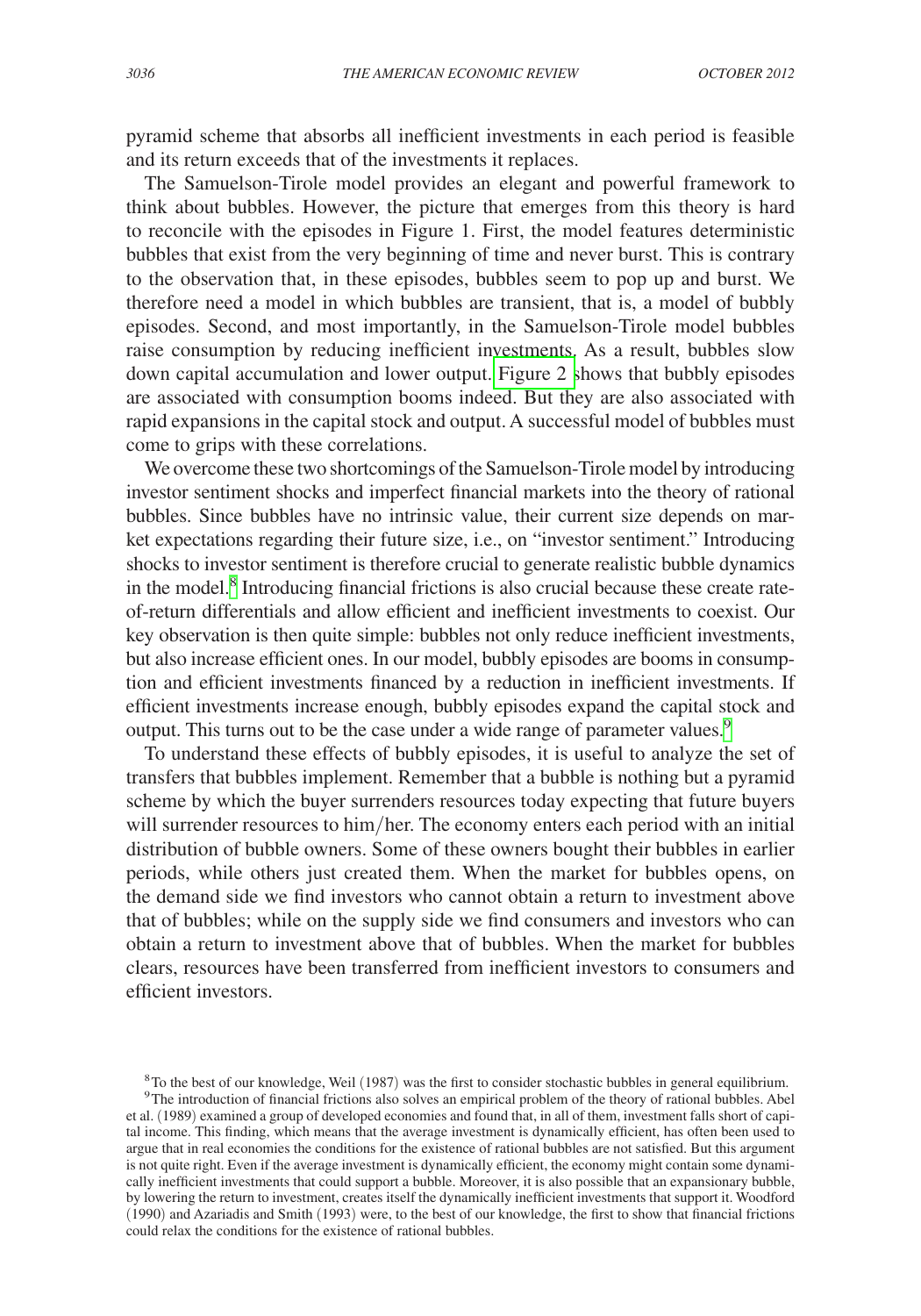A key aspect of the theory is how the distribution of bubble owners is determined. As in the Samuelson-Tirole model, our economy is populated by overlapping generations that live for two periods. The young invest and the old consume. The economy enters each period with two types of bubble owners: the old who acquired bubbles during their youth, and the young who are lucky enough to create new bubbles. Since the old only consume, bubble creation by efficient young investors plays a crucial role in our model: it allows them to finance additional investment by selling bubbles.

But where is the market for bubbles in real economies? We show that no formal changes to the theory are required if bubbles are attached to specific assets like stocks or real estate. Bubbly episodes are then characterized by high and rising firm and real estate prices. Young individuals are nonetheless willing to purchase stocks and real estate in the expectation that their price will remain high in the future. Some of these individuals are even lucky enough to create new bubbles, i.e., to increase the size of bubbles attached to existing assets. If some of these young individuals are productive enough to obtain a return above that of bubbles, they can effectively sell them by borrowing against them in the credit market. Thus, nothing changes when we replace the abstract market for bubbles with more realistic stock, real estate, and credit markets, except that the transfer of resources toward efficient investment is now carried out in these markets and not in the market for bubbles.

There has been quite a bit of theoretical interest on bubbles recently. Like our paper, most of this work has been motivated by recent events in the United States and Japan, and it has focused on the effects of bubbles in the presence of financial frictions: (i) Caballero and Krishnamurthy (2006) and Farhi and Tirole (2011) show that bubbles can be a useful source of liquidity;<sup>[10](#page-4-0)</sup> (ii) Kocherlakota (2009), Martin and Ventura (2011), and Miao and Wang (2011) show that bubbles can also raise collateral or net worth;<sup>[11](#page-4-1)</sup> and (iii) Ventura  $(2012)$  shows that bubbles can lower the cost of capital.[12](#page-4-2) Unlike these papers, and due to the simplicity of our setup, we are able to provide a full characterization of all the stochastic equilibria of the model and to show that they provide a natural way of introducing asset-price shocks into business-cycle models. Finally, there are two papers that have used rational bubbles to interpret recent macroeconomic developments more directly: Kraay and Ventura (2007) use a model of bubbles and capital flows to study the origin and effects of global imbalances, while Martin and Ventura (2011) use a model of bubbles and the financial accelerator to interpret the 2007–2008 financial crisis and its effects.

There has also been a growing empirical interest on the general relationship between asset prices and the macroeconomy. This interest has been partly motivated by the development of macroeconomic models with financial frictions, in which asset prices

<span id="page-4-0"></span> $10$ There is, of course, a long tradition of papers that view fiat money as a bubble. Indeed, Samuelson (1958) adopted this interpretation. For a recent paper that also emphasizes the liquidity-enhancing role of fiat money in the presence of financial frictions, see Kiyotaki and Moore (2008).

<span id="page-4-1"></span> $^{11}$  Giglio and Severo (2011) study an environment in which physical capital can be used as collateral whereas intangible capital cannot. They show that this can lead to excessive investment in physical capital, which may make

<span id="page-4-2"></span><sup>&</sup>lt;sup>12</sup>This paper is the closest in spirit to ours. Ventura (2012) models a multi-country world in which financial frictions impede capital flows. In this model, there are many markets for country bubbles. When a bubble appears, the capital stock falls in the country, but this lowers the price of investment goods and raises the capital stock in the rest of the world. The paper then uses a few examples to study how shocks are transmitted across countries.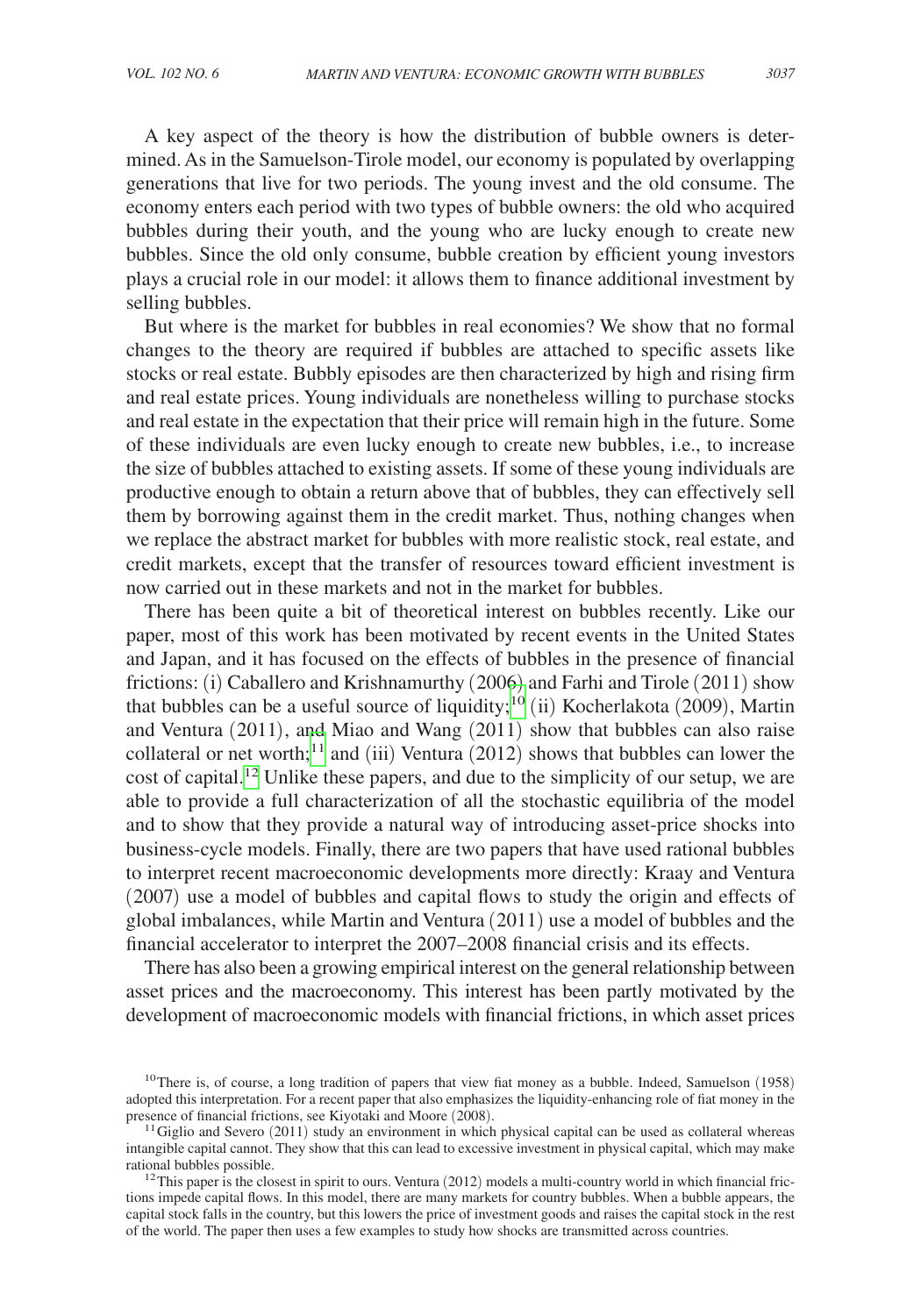play an important role in determining the level of financial intermediation and economic activity.<sup>13</sup> Our theory differs from these models in that asset prices are not only a channel through which traditional or fundamental shocks are transmitted, but they are also the source of shocks themselves. Despite this difference, our theory is consistent with the main findings of this empirical literature. First, large movements in asset prices are fairly common in industrialized economies. An extensive IMF (2003) study on asset prices in these economies found that, during the postwar period, equity price busts occurred on average once every 13 years whereas housing busts occurred on average every 20 years. Both equity and housing price busts entailed significant average price declines, of 45 and 30 percent respectively. Second, there is ample evidence that equity and housing price changes are closely correlated with—and tend to lead—output growth.<sup>14</sup> In industrialized economies, the average equity bust of the postwar period has been associated with GDP losses of about 4 percent whereas the average housing bust has been associated with GDP losses of about 8 percent (IMF 2003). Third, there is mounting evidence based on firm-level data that asset prices have a direct and independent effect on investment decisions.<sup>15</sup> Gan (2007) analyzed firm- and loan-level data corresponding to the late 1990s in Japan in order to quantify the impact of a large decline in asset markets on firms' investment decisions. Based on a sample containing all publicly traded manufacturing firms, he found that the collapse of land prices had a significant and negative effect on corporate investment.<sup>16</sup> More recently, Chaney, Sraer, and Thesmar (2010) have documented similar results for the US economy during the  $1993-2007$  period.<sup>17</sup>

#### **I. The Model**

This section develops a model that builds on the seminal contributions of Samuelson (1958), Diamond (1965), and Tirole (1985). It introduces two new elements which turn out to be crucial for the analysis. The first one is random creation and destruction of bubbles. The second one is financial frictions. None of these two pieces is new. But their combination creates a novel and quite suggestive view of the origins and effects of bubbly episodes in real economies.

<span id="page-5-0"></span><sup>&</sup>lt;sup>13</sup>Here we are referring to the huge macroeconomic literature on the financial accelerator that originated with the seminal contributions by Bernanke and Gertler (1989) and Kiyotaki and Moore (1997).

<span id="page-5-2"></span><span id="page-5-1"></span>

<sup>&</sup>lt;sup>14</sup> See IMF (2000) for a review of the literature that documents these correlations.<br><sup>15</sup> Our theory would also predict that, through this effect on investment, asset prices should affect the misallocation of resources and hence the dispersion of productivity. Although there is some firm-level evidence indicating that misallocation indeed increases during recessions (Eisfeldt and Rampini 2006; Kehrig 2011; and Sandleris and Wright 2010 in the context of the Argentine crisis), we are not aware of any evidence that relates this misallocation t

<span id="page-5-3"></span><sup>&</sup>lt;sup>16</sup> Specifically, he found a reduction in the investment rate of 0.8 percent for every 10 percent decline in land value. In a related study, Goyal and Yamada (2004) found that the evolution of stock prices in Japan during the late

<span id="page-5-4"></span><sup>&</sup>lt;sup>17</sup> Using firm-level data, they found that a one dollar increase in the value of its real estate leads the average US corporation to raise its investment by 6 cents. This implies that a drop in real estate prices of 35 percent, like the one that has happened in the United States since 2006, depresses aggregate investment by more than 5 percent purely because of financial frictions.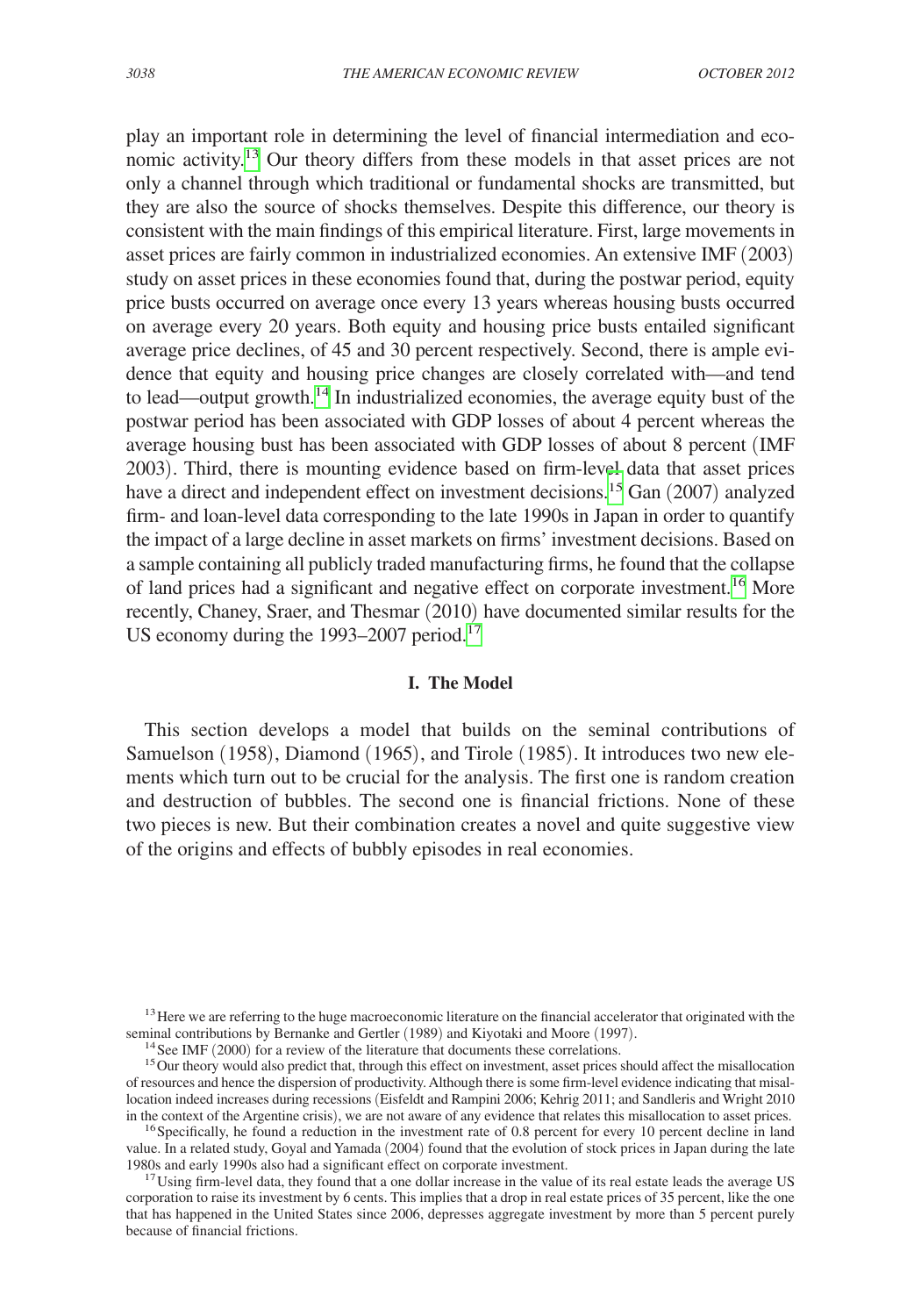## A. *Setup*

Consider an economy inhabited by overlapping generations of young and old. Time starts at  $t = 0$  and then goes on forever. Each generation contains a continuum of individuals of size one, indexed by  $i \in I_t$ . Individuals maximize expected old-age consumption, i.e.,  $U_{it} = E_t \{c_{it+1}\}\;$ ; where  $U_{it}$  and  $c_{it+1}$  are the expected utility and the old-age consumption of individual *i* of generation *t*. Individuals supply one unit of labor when young. Since they care only about old age consumption, individuals save their entire labor income. Since they are risk-neutral, individuals choose the portfolio that maximizes the expected return to their savings.

The output of the economy is given by a Cobb-Douglas production function:  $F(l_t, k_t) = l_t^{1-\alpha} \cdot k_t^{\alpha}$  with  $\alpha \in (0, 1)$ , where  $l_t$  and  $k_t$  are the labor force and capital stock, respectively. Since the young have one unit of labor,  $l_t = 1$ . Markets are competitive and factors of production are paid the value of their marginal product:

(1) 
$$
w_t = (1 - \alpha) \cdot k_t^{\alpha} \text{ and } r_t = \alpha \cdot k_t^{\alpha - 1},
$$

where  $w_t$  and  $r_t$  are the wage and the rental rate, respectively.

The stock of capital in period  $t + 1$  depends on the investment made by generation  $t$  during its youth.<sup>18</sup> We assume that some individuals are better at investing than others. In particular, a fraction  $\varepsilon \in [0,1]$  of the young can produce one unit of capital with one unit of output, while the rest only have access to an inferior technology that produces  $\delta$  < 1 units of capital with one unit of output. We refer to these two types as "productive" and "unproductive" investors, and use  $P_t$  and  $U_t$  to denote the sets of productive and unproductive investors in generation *t*.

At this point, it is customary to assume that the young use all their savings to invest. Those savings consist of their labor income, which is a constant fraction  $s \equiv 1 - \alpha$ of output. If financial markets worked well, productive investors would borrow from unproductive ones and invest on their behalf. The aggregate investment efficiency would be one. A key assumption however is that a friction in financial markets prevents this borrowing altogether and, as a result, unproductive investors are forced to make their own investments.[19](#page-6-1) Since all individuals invest the same amount, the average efficiency of investment is determined by the population weights of both types of investors and equals  $A \equiv \varepsilon + (1 - \varepsilon) \cdot \delta$ . With these assumptions, the dynamics of the capital stock are given by

$$
(2) \t\t k_{t+1} = A \cdot s \cdot k_t^{\alpha}.
$$

Equation (2) constitutes a very stylized version of a workhorse model of modern macroeconomics. This model can be extended by adding more sophisticated formulations of preferences and technology, various types of shocks, a few market

<span id="page-6-0"></span><sup>&</sup>lt;sup>18</sup>We assume that (i) capital fully depreciates in production; and (ii) the first generation found some positive amount of capital to work with, i.e.,  $k_0 > 0$ .

<span id="page-6-1"></span><sup>&</sup>lt;sup>19</sup>To fix ideas, assume that individuals cannot commit to making any future payments due to weak enforcement institutions. This effectively prevents them from issuing any contingent or noncontingent debts. In Section III, we shall discuss further the origins and effects of this financial friction.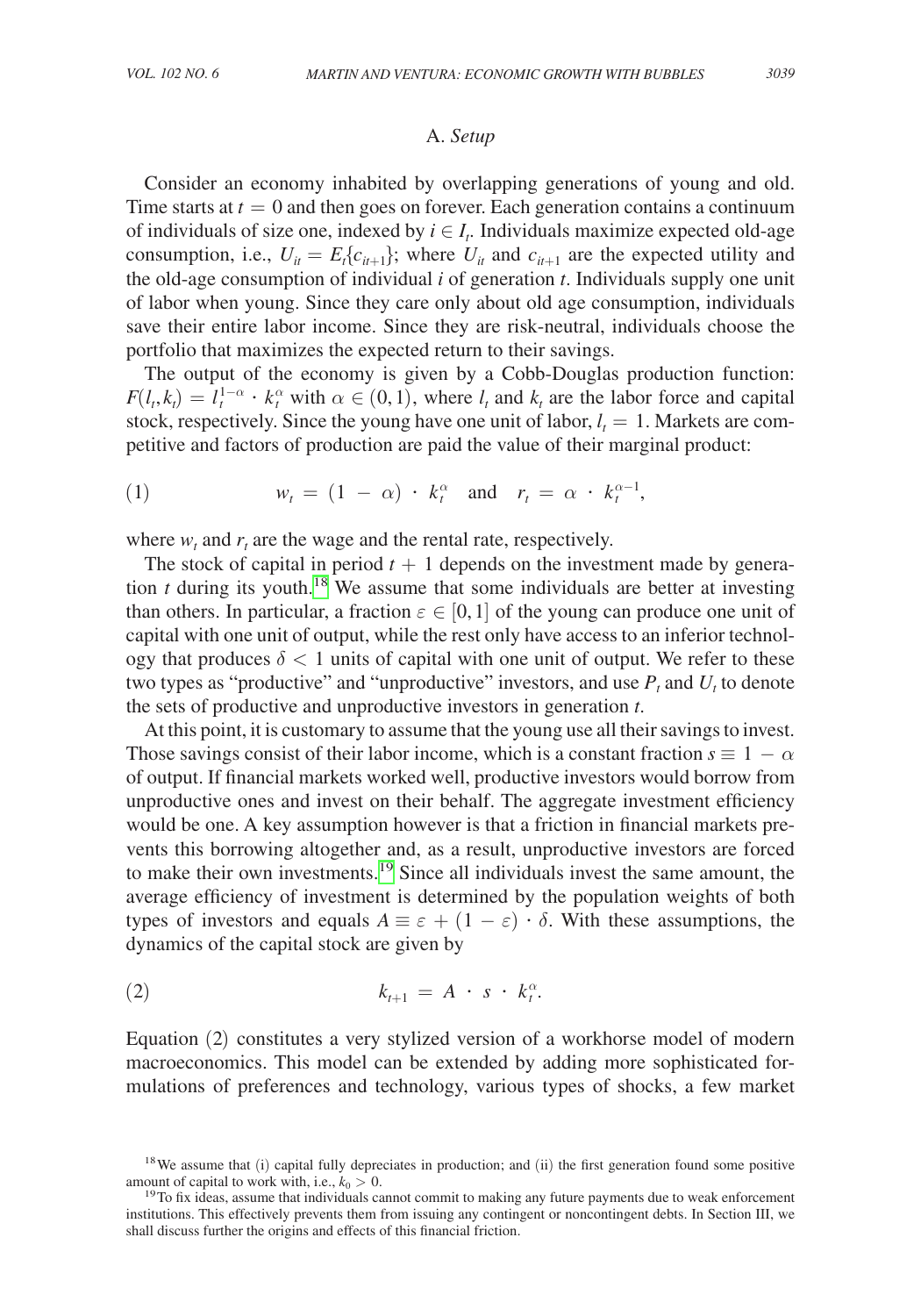imperfections, and a role for money. Instead, we follow Samuelson (1958) and Tirole (1985) and open a market for bubbles or pyramid schemes.

## B. *Equilibrium Bubbles*

We introduce now a market for bubbles. Unlike capital, bubbles start randomly and without cost, they do not produce any output and the only reason to purchase them is to resell them later. Bubbles are akin to pyramid schemes. In a pyramid scheme, any contribution is voluntary and entitles the contributor to receive next period's contribution. There are two aspects to such a scheme that are of interest to us. The creator of the pyramid scheme obtains a windfall, since he/she receives the first contribution without having contributed before. Participants in the scheme (other than the creator) effectively purchase the right to the next contribution with their own contribution. These two aspects also define bubbles. The creator of a bubble obtains a windfall equal to its initial market price, while individuals that purchase a fraction of this bubble obtain a pro rata share of its price next period. A key feature of bubbles is that they do not constitute a promise by the seller to deliver future payments. Thus, bubbles might be traded even in situations such as the one considered here in which borrowing is not possible at all.

What does it mean to purchase a bubble? One could think of bubbles as being attached to specific objects and, in this case, bubble purchases would entail the physical transfer of these objects. One could alternatively think of bubbles as a collective memory of past contributions to pyramid schemes and, in this case, bubble purchases would amount to registering new entries in this collective memory. Without imposing further structure, however, the theory presented here is silent on these issues and has implications only for the following aggregates: (i)  $b_t$  which is the market price of the portfolio that contains *all* old bubbles, i.e., already existing before period *t* or created by earlier generations; and (ii)  $b_t^p$  and  $b_t^U$  which are the market prices of the portfolios that contain *all* new bubbles created by productive and unproductive investors respectively, i.e., bubbles added in period *t* or created by generation *t*. [20](#page-7-0) To keep the formal analysis as general as possible, we first develop theoretical implications for these aggregates only. In Section III, we impose further structure and reinterpret bubbles in terms of stock, real estate prices and credit.

This economy does not experience technology or preference shocks, but it displays stochastic equilibria with bubble or investor sentiment shocks. Formally, pick a non-negative stochastic process for the bubble  ${b_t, b_t^P, b_t^U}_{t=0}^{\infty}$ . Define next  $h_t = \{b_t, b_t^P, b_t^U\}$  as the realization of the bubble shock in period *t*;  $h^t$  as a history of bubble shocks until period *t*, i.e.,  $h^t = \{h_0, h_1, \ldots, h_t\}$ ; and  $H_t$  as the set of all possible histories, i.e.,  $h^t \in H_t$ . We say that a stochastic process  $\{b_t, b_t^p, b_t^v\}_{t=0}^{\infty}$  is an equilibrium bubble if (i)  $b_t + b_t^P + b_t^U > 0$  in some *t* and  $h^t \in H_t$ ; and (ii) there exists a non-negative sequence  ${k<sub>t</sub>(h<sup>t</sup>)}<sub>t=0</sub><sup>\infty</sup>$  that satisfies individual maximization and market clearing for all *t* and  $h^t \in H_t$ . As we shall see, equilibrium bubbles exist in our economy under a wide range of parameter values. We analyze their properties next.

<span id="page-7-0"></span><sup>&</sup>lt;sup>20</sup> Throughout, we assume that there is free disposal of bubbles. This implies that  $b_t \geq 0$ ,  $b_t^P \geq 0$  and  $b_t^U \geq 0$ .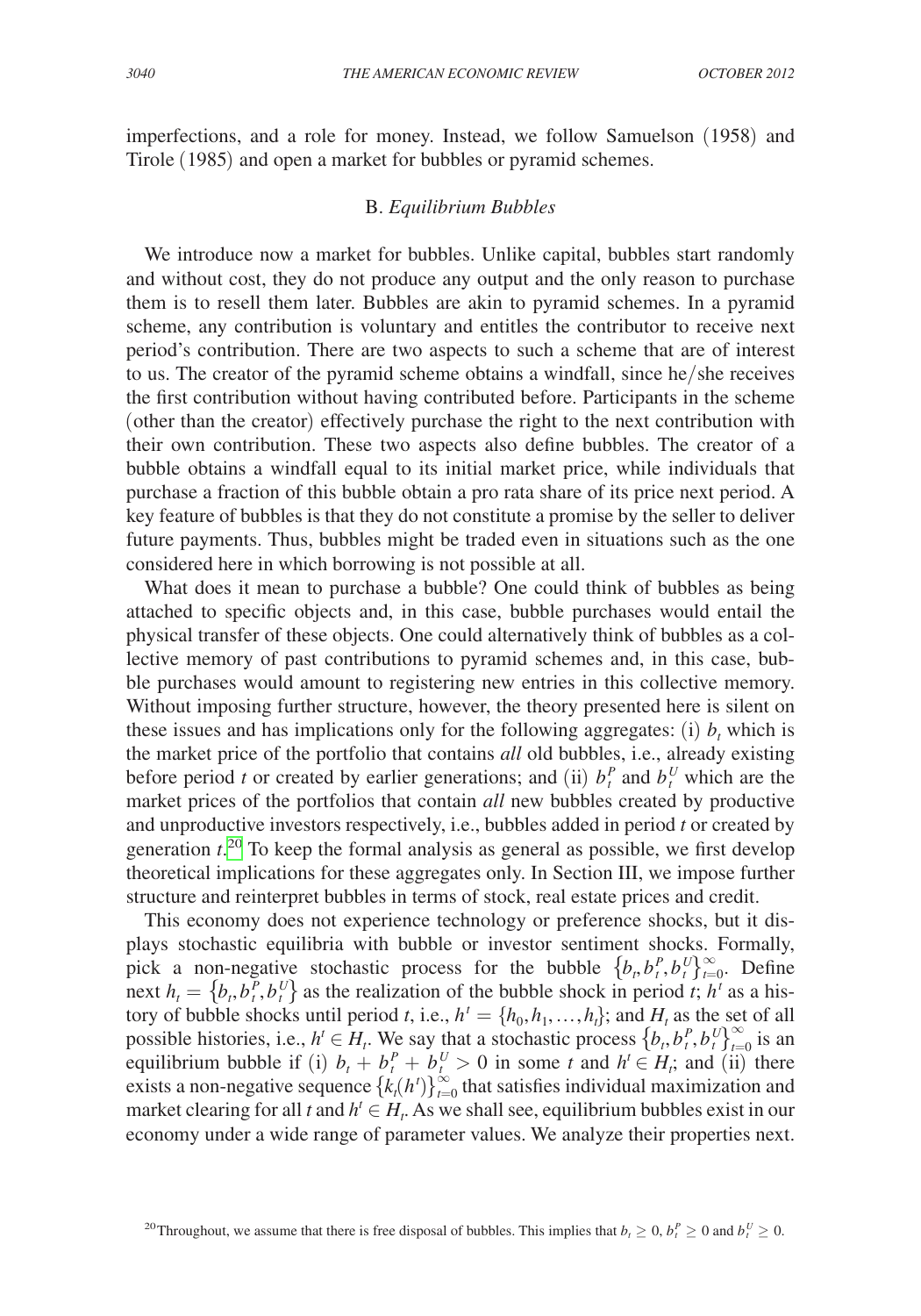Let us describe first how the market for bubbles works.<sup>21</sup> On the supply side, there are two types of bubble owners: the old who acquired bubbles during their youth and the young who are lucky enough to create new ones. On the demand side, there can only be the young since the old do not save. Then, the following conditions must

hold in all dates and histories in which 
$$
b_t + b_t^P + b_t^U > 0
$$
:  
\n
$$
\begin{cases}\n\left(3\right) \ E_t \left\{\frac{b_{t+1}}{b_t + b_t^P + b_t^U}\right\} \\
\left\{\frac{b_{t+1}}{b_t + b_t^P + b_t^U}\right\} \\
\left\{\frac{b_t + b_t^P}{\left(1 - \varepsilon\right) \cdot s \cdot k_t^{\alpha}}\right\} \\
= \alpha \cdot k_{t+1}^{\alpha - 1} \n\end{cases} \quad \text{if } \frac{b_t + b_t^P}{\left(1 - \varepsilon\right) \cdot s \cdot k_t^{\alpha}} = 1,
$$

$$
(4) \t\t\t 0 \leq b_t \leq s \cdot k_t^{\alpha}.
$$

Equation (3) is the aggregate demand for bubbles and follows from the first-order conditions of the portfolio problem of individuals. For bubbles to be attractive to a particular investor, they must deliver at least the same return as capital. The return to holding the bubble consists of its growth over the holding period. The purchase price of the bubble is  $b_t + b_t^p + b_t^v$ , and the selling price is  $b_{t+1}$ . The return to investing on capital equals the rental rate divided by the cost of capital, which is one for productive investors and  $\delta^{-1}$  for unproductive ones. Equation (3) then recognizes that the marginal buyer of the bubble changes as the bubble grows. If the bubble is small, the marginal buyer is an unproductive investor and the expected return to the bubble must equal the return to unproductive investments. If the bubble is large, the marginal buyer is a productive investor and the expected return to the bubble must be the return to productive investments.<sup>22</sup> Equation  $(4)$  imposes the non-negativity constraints on both bubbles and capital. That bubbles must be positive follows from our free-disposal assumption. That bubbles cannot exceed the savings of the young, i.e.,  $s \cdot k_t^{\alpha} + b_t^P$  $b_t^U \ge b_t + b_t^P + b_t^U$ , follows from the non-negativity constraint on the capital stock.

One can summarize this discussion by saying that the theory imposes two restrictions on the type of bubbles that can exist. On the one hand, bubbles must grow fast enough or otherwise the young will not be willing to purchase them. This restriction is embedded in equation (3). On the other hand, the aggregate bubble cannot grow too fast or otherwise the young will not be able to purchase them. This restriction is

<span id="page-8-0"></span><sup>21</sup>Let  $b_i$  and  $b_i^N$  denote the bubble demanded and created by individual  $i \in I_i$  in period *t*, respectively. We can write the intertemporal budget constraint of this individual as follows:

$$
c_{it+1} = r_{t+1} \cdot A_i \cdot (w_t + b_{it}^N - b_{it}) + \left(\frac{b_{t+1}}{b_t + b_t^P + b_{it}^U}\right) \cdot b_{it},
$$

*N* write the intertemporal budget constraint of this individual as follows:<br>  $c_{it+1} = r_{t+1} \cdot A_i \cdot (w_t + b_u^N - b_u) + \left(\frac{b_{t+1}}{b_t + b_t^P + b_t^V}\right) \cdot$ <br>
where  $A_i = 1$  if individual *i* is productive and  $A_i = \delta$  otherwise and  $\frac{b_{$  $b_t + b_t + b_t^T$  is the return to holding bubbles.<br>  $b_t + b_t^P + b_t^U$  is the return to holding bubbles. Naturally,  $b_t^P = \int_{i \in P_t} b_{it}^N, b_t^U = \int_{i \in U_t} b_{it}^N$  and  $b_t + b_t^P + b_t^U = \int_{i \in I_t} b_{it}$ .

<span id="page-8-1"></span><sup>22</sup>Bubbles cannot deliver a higher return than productive investments. Assume this were the case. Then, nobody would invest and the return to investment would be infinite. But this means that the bubble would be growing at an infinite rate and this is not possible.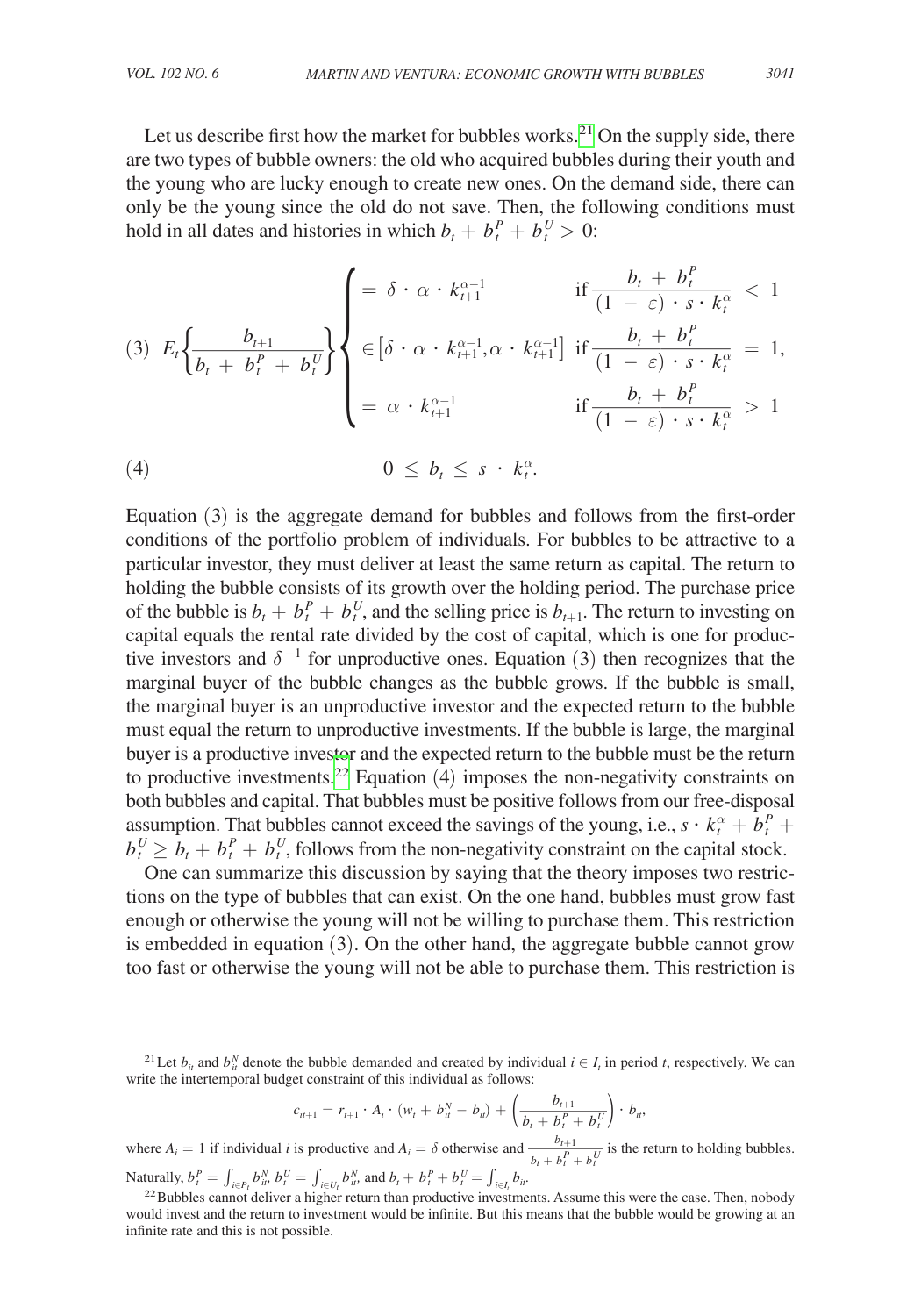embedded in equation (4). The tension between these two restrictions is what determines the set of equilibrium bubbles, as we show in Section II.

The presence of a market for bubbles has potentially important macroeconomic effects that work through capital accumulation. To see this, we first derive the dynamics of the capital stock in the presence of bubbles,

dynamics of the capital stock in the presence of bubbles,  
\n(5) 
$$
k_{t+1} = \begin{cases}\nA \cdot s \cdot k_t^{\alpha} + (1 - \delta) \cdot b_t^P - \delta \cdot b_t & \text{if } \frac{b_t + b_t^P}{(1 - \varepsilon) \cdot s \cdot k_t^{\alpha}} < 1 \\
s \cdot k_t^{\alpha} - b_t & \text{if } \frac{b_t + b_t^P}{(1 - \varepsilon) \cdot s \cdot k_t^{\alpha}} \ge 1\n\end{cases}
$$

Equation (5) has two steps that depend on who is the marginal buyer of the bubble. When the bubble is small, the marginal buyer is an unproductive investor. In this case, capital accumulation equals the savings of the productive investors times their efficiency (which is one), i.e.,  $\varepsilon \cdot s \cdot k_t^{\alpha} + b_t^{\rho}$ ; plus the savings of the unproductive investors minus the value of the bubbles they purchase times their efficiency (which is  $\delta$ ), i.e.,  $\delta \cdot [(1 - \varepsilon) \cdot s \cdot k_t^{\alpha} + b_t^U - b_t - b_t^P - b_t^U]$ . When the bubble is large, the marginal buyer is a productive investor. In this case, unproductive investors do not build capital and capital accumulation equals the savings of the productive investors i.e.,  $\varepsilon \cdot s \cdot k_t^{\alpha} + b_t^P$ ; minus the bubbles they purchase, i.e.,  $b_t + b_t^P + b_t^U - (1 - \varepsilon) \cdot s \cdot k_t^{\alpha} - b_t^U$ .

Equation (5) nicely illustrates the two macroeconomic effects of bubbles. The first one is the classic *crowding-out* effect: when the old sell bubbles to the young, consumption grows and investment falls. This is why  $b_t$  slows down capital accumulation. Interestingly, the bubble crowds out first unproductive investments. It is only when there are no unproductive investments left that the bubble starts to crowd out productive investments. This ability of the bubble to eliminate the "right" investments raises average investment efficiency and minimizes this crowding-out effect. The second macroeconomic effect of bubbles is a new *reallocation* effect: when the productive young sell bubbles to the unproductive young, productive investments replace unproductive ones. This effect further raises average investment efficiency and explains why  $b_t^P$  speeds up capital accumulation. The relative magnitudes of these two effects is unclear at this point since we do not know the relative size of  $b_t$ and  $b_t^P$ . We return to this issue in Section II.

A competitive equilibrium of this economy consists of a stochastic process  ${b_t, b_t^P, b_t^U}_{t=0}^{\infty}$  and a non-negative sequence  ${k_t(h')}_{t=0}^{\infty}$  satisfying equations (3), (4), and (5) for all *t* and  $h^t \in H_t$ . The "fundamental" equilibrium described in the previous subsection corresponds to the particular case in which there is no equilibrium bubble, i.e.,  $\{b_t, b_t^P, b_t^U\}_{t=0}^{\infty} = \{0, 0, 0\}_{t=0}^{\infty}$  for all *t* and  $h^t \in H_t$ . This equilibrium always exists, but there are no "a priori" reasons for choosing it. Nonetheless, this is the equilibrium macroeconomics has focused on almost exclusively.

At this point, it is useful to explain how our model differs from (and what it adds to) the original models of Samuelson (1958) and Tirole (1985). Unlike us, both Samuelson and Tirole restricted their analysis to the subset of equilibria that are deterministic and do not involve bubble creation or destruction. That is, they imposed the additional restrictions that  $E_t b_{t+1} = b_{t+1}$  and  $b_t^P = b_t^U = 0$  for all *t* and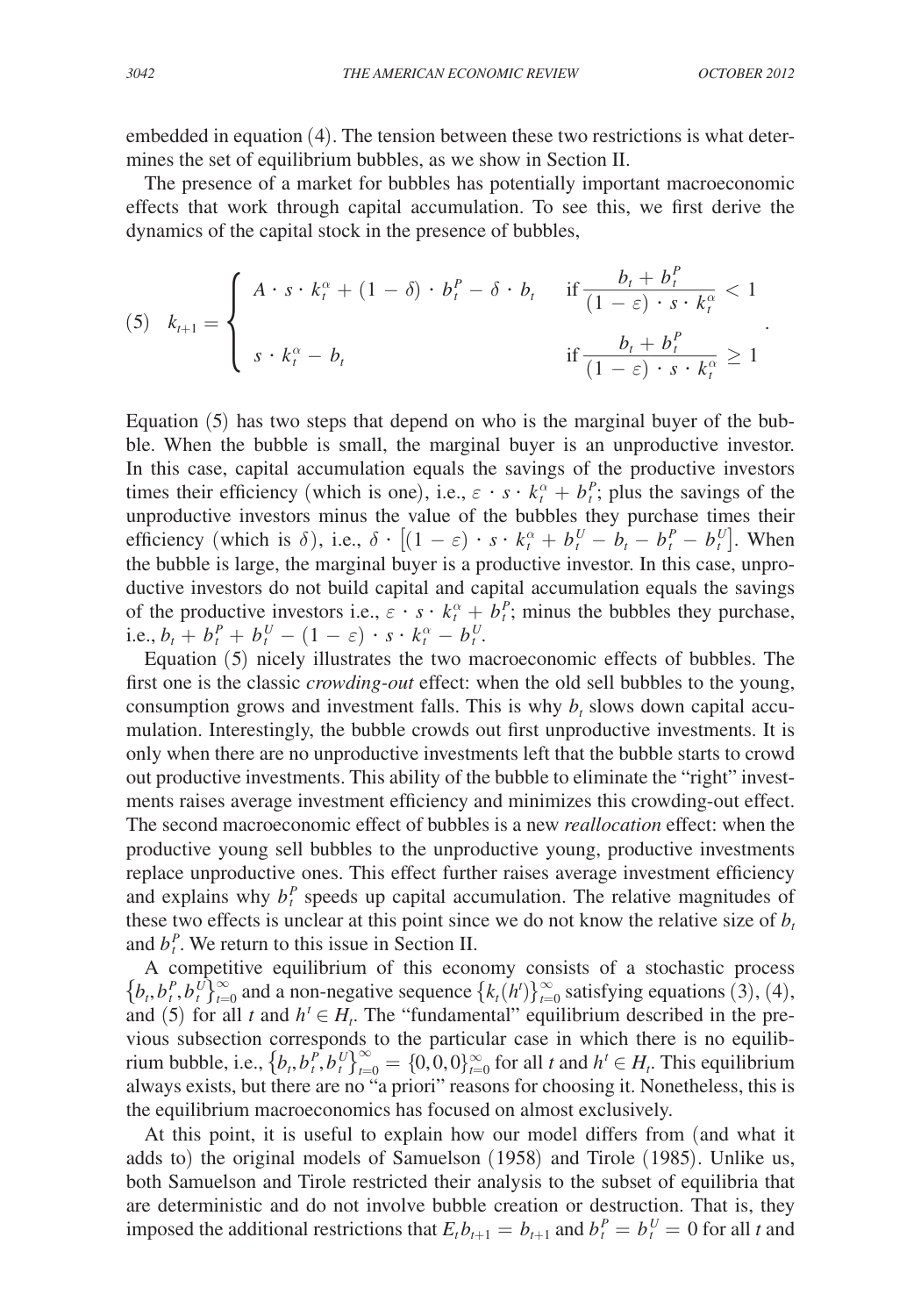$h^t \in H_t$ . With these restrictions, any bubble must have existed from the very beginning of time and it can never burst, i.e., its value can never be zero. This makes their models unsuitable to study the type of episodes that interest us. We therefore relax these restrictions here and allow for stochastic equilibria with bubble creation. Unlike us, both Samuelson and Tirole assumed that financial markets are frictionless. Since this allows productive investors to invest on behalf of unproductive ones, this is akin to imposing the additional restriction that  $\delta = 1$ . With this restriction, bubbles only have crowding-out effects and slow down capital accumulation. This makes their models inconsistent with the empirical evidence that bubbly episodes tend to speed up capital accumulation. We therefore introduce financial frictions and allow for the possibility that bubbles be expansionary.

#### **II. Bubbly Episodes and Their Macroeconomic Effects**

An important payoff of analyzing stochastic equilibria with bubble creation and destruction is that this allows us to rigorously capture the notion of a bubbly episode. Within a given history, the economy generically fluctuates between periods in which  $b_t + b_t^P + b_t^U = 0$  and periods in which  $b_t + b_t^P + b_t^U > 0$ . We say that the economy is in the *fundamental state* if  $b_t + b_t^P + b_t^U = 0$ . We say instead that the economy is experiencing a *bubbly episode* if  $b_t + b_t^p + b_t^v > 0$ . A bubbly episode starts when the economy leaves the fundamental state and ends when the economy returns to the fundamental state. We study next the nature of bubbly episodes and their macroeconomic effects.

## A. *Existence of Bubbles*

To study the types of bubble that can occur in equilibrium, it is useful to exploit a trick that makes the model recursive. Let  $x_t$ ,  $x_t^P$ , and  $x_t^U$  be the stock of old and new bubbles as a share of the savings of the young or wealth of the economy, i.e.,  $x_t \equiv \frac{b_t}{s \cdot k_t^{\alpha}}$ ,  $x_t^P \equiv \frac{b_t^P}{s \cdot k_t^{\alpha}}$ , and  $x_t^U \equiv \frac{b_t^U}{s \cdot k_t^{\alpha}}$ . Then, we can rewrite equations (3) and (4) as *P* are of the savings of  $\frac{b_t^P}{s \cdot k_t^{\alpha}}$ , and  $x_t^U \equiv \frac{b_t^U}{s \cdot k_t^{\alpha}}$ *U*  $\frac{v_t}{s \cdot k_t^{\alpha}}$ . Then, we can rewrite equations (3) and (4) as saying that, if  $x_t + x_t^P + x_t^U > 0$ , then

<sup>=</sup> \_ α *<sup>s</sup>* · <sup>δ</sup> · (*xt* <sup>+</sup> *xt <sup>P</sup>* + *xt <sup>U</sup>*) \_\_ *<sup>A</sup>* <sup>+</sup> (<sup>1</sup> <sup>−</sup> <sup>δ</sup> ) · *xt <sup>P</sup>* − δ · *xt* if *xt* <sup>+</sup> *xt* \_ *P* 1 − ε < 1 (6) *Et xt*+1 { ∈[ \_ α *<sup>s</sup>* · <sup>δ</sup> · (*xt* <sup>+</sup> *xt <sup>P</sup>* + *xt <sup>U</sup>*) \_\_ *<sup>A</sup>* <sup>+</sup> (<sup>1</sup> <sup>−</sup> δ) · *xt <sup>P</sup>* − δ · *xt* , \_ α *s* · *xt* <sup>+</sup> *xt <sup>U</sup>* + *xt P* \_1 − *xt* ] if *xt* <sup>+</sup> *xt* \_ *P* <sup>1</sup> <sup>−</sup> <sup>ε</sup> <sup>=</sup> 1, = \_ α *s* · *xt* <sup>+</sup> *xt <sup>P</sup>* + *xt U* \_1 − *xt* if *xt* <sup>+</sup> *xt* \_ *P* 1 − ε > 1 (7) 0 ≤ *xt* ≤ 1.

Equations (6) and (7) fully describe the bubble dynamics that can take place in our economy. There are two sources of randomness in these dynamics: shocks to bubble creation, i.e.,  $x_t^P$  and  $x_t^U$ ; and shocks to the value of the existing bubble, i.e.,  $x_t$ . Any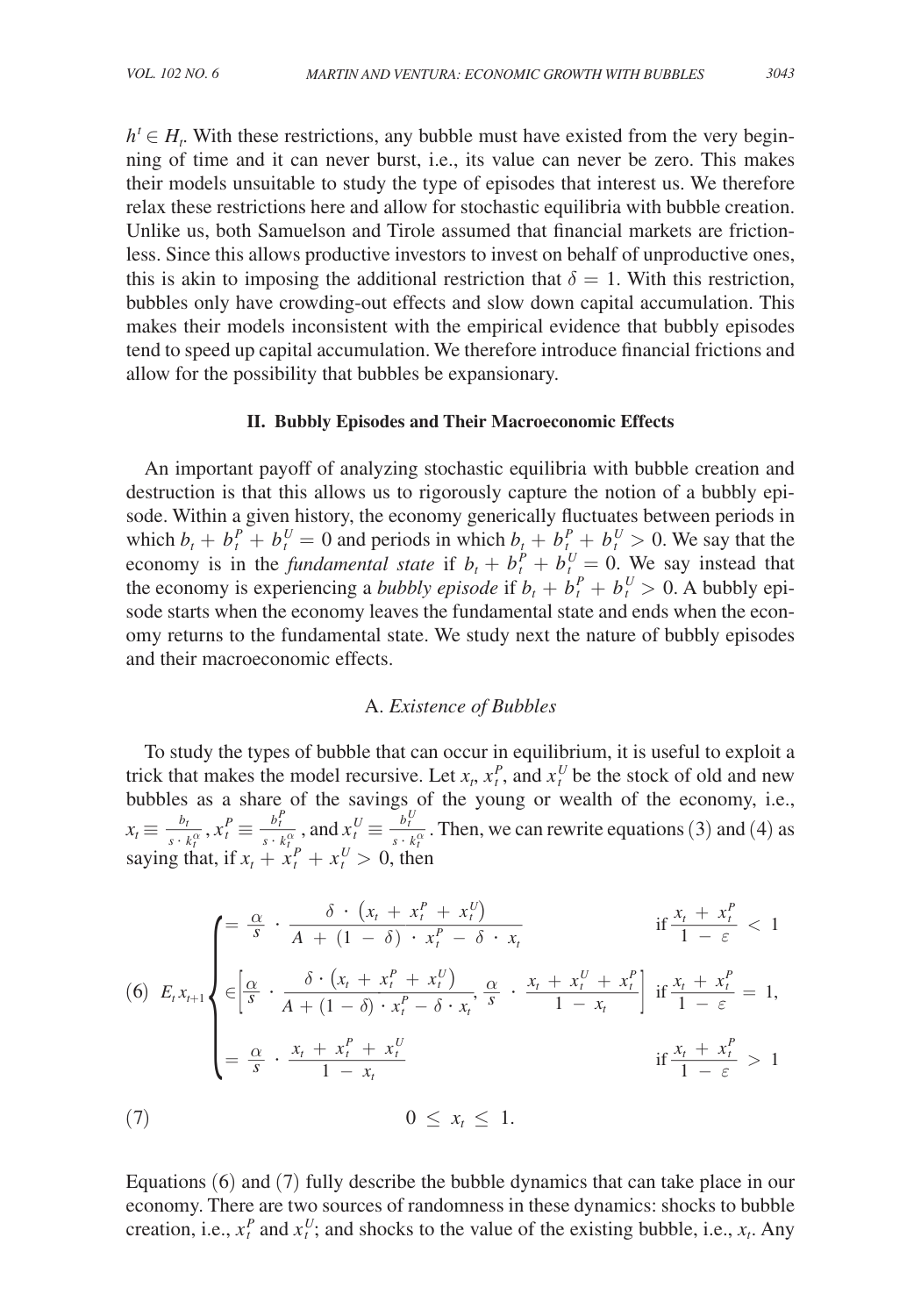.

<span id="page-11-0"></span>

stochastic process for  $\{x_i, x_i^P, x_i^U\}_{i=0}^{\infty} \neq \{0,0,0\}_{i=0}^{\infty}$  satisfying equations (6) and (7) is an equilibrium bubble.

The following proposition provides the conditions for the existence of bubbly episodes:

Proposition 1: *Bubbly episodes are possible if and only if,*

$$
\alpha < \begin{cases} s & \frac{A}{\delta} & \text{if } A > 1 - \varepsilon \\ s & \frac{A}{\delta} \cdot \max\left\{1, \frac{1}{4 \cdot (1 - \varepsilon) \cdot A}\right\} & \text{if } A \le 1 - \varepsilon \end{cases}
$$

To prove Proposition 1 we ask if, among all stochastic processes for  ${x<sub>t</sub>, x<sub>t</sub><sup>P</sup>, x<sub>t</sub><sup>U</sup>}_{t=0}^{\infty} \neq \{0,0,0\}_{t=0}^{\infty}$  that satisfy equation (6), there is at least one that also satisfies equation (7). Consider first the case in which there is no bubble creation after a bubbly episode starts. Figure 2 plots  $E_t x_{t+1}$  against  $x_t$ , using equation (6) with  $x_t^P = x_{t_0}^P$ ,  $x_t^U = x_{t_0}^U$ , and  $x_t^P = x_t^U = 0$  for all  $t > t_0$ , where  $t_0$  is the period in which the episode starts. The left panel shows the case in which  $\alpha \geq s \cdot \frac{A}{\delta}$  and the slope of  $E_t x_{t+1}$  at the origin is greater than or equal to one. This means that any initial bubble would be demanded only if it were expected to continuously grow as a share of labor income, i.e., if it violates equation (7), and this can be ruled out. The right panel of Figure 2 shows the case in which  $\alpha < s \cdot \frac{A}{\delta}$ . Now the slope of  $E_t x_{t+1}$  at the origin is less than one and, as a result,  $E_t x_{t+1}$  must cross the 45 degree line once and only once. Let *x*<sup>\*</sup> be the value of  $x<sub>t</sub>$  at that point. Any initial bubble  $x<sub>t</sub><sub>0+1</sub> > x<sup>*</sup>$  can be ruled out. But any initial bubble  $x_{t_0}^N \leq x^*$  can be part of an equilibrium since it is possible to find a stochastic process for  $x_t$  that satisfies equations (6) and (7).

Is it possible that bubble creation relaxes the conditions for the existence of bubbly episodes? The answer is negative if we consider bubble creation by unproductive investors, i.e.,  $x_t^U$ . To see this, note that bubble creation shifts upwards the schedule  $E_t x_{t+1}$  in Figure 2. The intuition is clear: new bubbles compete with old bubbles for the income of next period's young, reducing their return and making them less attractive.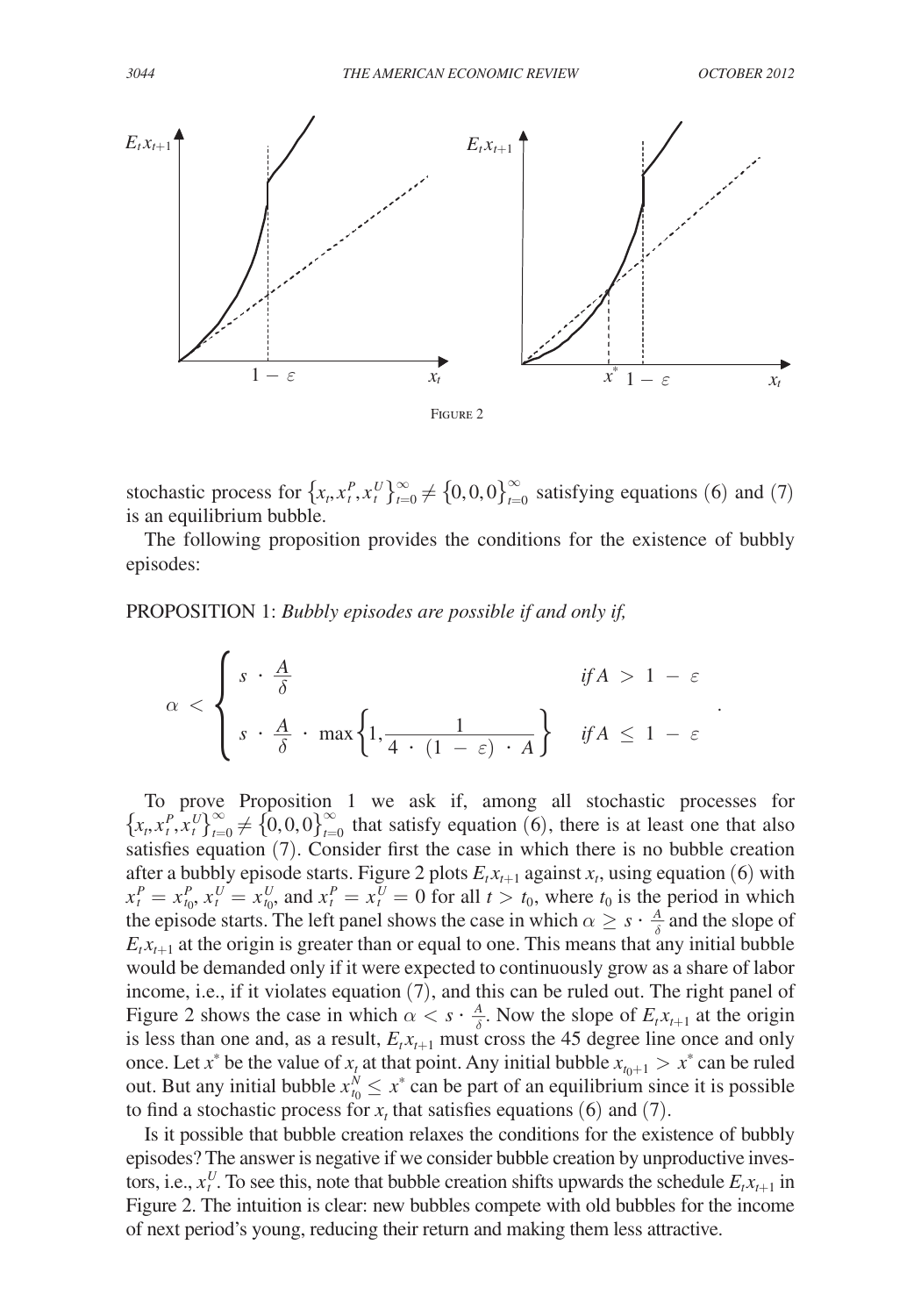

Consider next bubble creation by productive investors, i.e.,  $x_t^P$ . Equation (6) shows that this type of bubble creation shifts the schedule  $E_t x_{t+1}$  upwards if  $x_t \in (0,A] \cup (1-\varepsilon,1]$ , but it shifts it downwards if  $x_t \in (A, 1-\varepsilon]$ . To understand this result, it is important to recognize the double role played by bubble creation by productive investors. On the one hand, new bubbles compete with old ones for the income of next period's young. This effect reduces the demand for old bubbles and shifts the schedule  $E_t x_{t+1}$  upwards. On the other hand, productive investors sell new bubbles to unproductive investors and use the proceeds to invest, raising average investment efficiency and the income of next period's young. This effect increases the demand for old bubbles and shifts the schedule  $E_t x_{t+1}$  downwards. This second effect operates whenever  $x_t \leq 1 - \varepsilon$ , and it dominates the first effect only if  $x_t \geq A$ . Hence, if  $A > 1 - \varepsilon$ , bubble creation by productive investors cannot relax the condition for the existence of bubbly episodes.

If  $A \leq 1 - \varepsilon$ , bubble creation does relax the condition for the existence of bubbles. Namely, this condition becomes  $\alpha < s \cdot \frac{A}{\delta} \cdot \max\left\{1, \frac{1}{4 \cdot (1-\epsilon) \cdot A}\right\}$ . Figure 3 oductive in<br>  $\frac{1}{4 \cdot (1-\epsilon) \cdot A}$ <br>  $\frac{4 \cdot (1-\epsilon) \cdot A}{4 \cdot x_t}$ , using provides some intuition for this result by plotting  $E_t x_{t+1}$  against  $x_t$ , using equation (6) and assuming that  $x_t^U = 0$  and

$$
x_t^P = \begin{cases} 0 & \text{if } x_t \in (0,A] \cup (1-\varepsilon,1] \\ 1-\varepsilon - x_t & \text{if } x_t \in (A,1-\varepsilon] \end{cases}
$$

for all  $t > t_0$ . In both panels, this bubble creation by productive investors shifts the schedule  $E_t x_{t+1}$  downward. The left panel shows the case in which this does not affect the conditions for the existence of bubbly episodes, i.e.,  $4 \cdot (1 - \varepsilon) \cdot A > 1$ . The right panel shows instead the case in which bubble creation by productive investors weakens the conditions for the existence of bubbly episodes, i.e.,  $4 \cdot (1 - \varepsilon) \cdot A < 1$ . This completes the proof of Proposition 1.

Proposition 1 provides the condition for existence of bubbly episodes of any sort. It is also useful to describe the conditions for the existence of bubbly episodes according to their effects on capital accumulation. Recall that these effects depend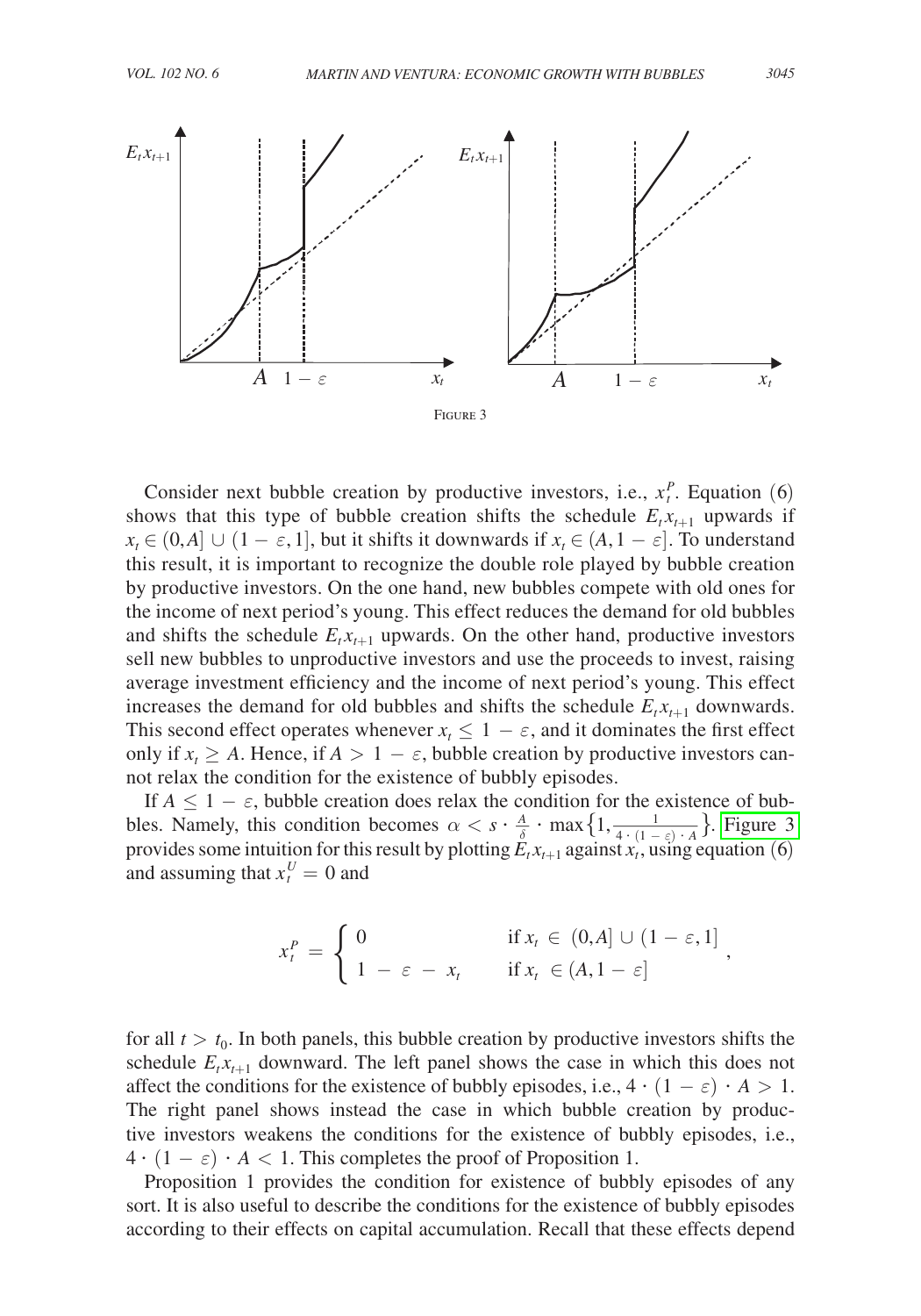

on whether  $x_t^P$ is smaller or greater than  $x_t \cdot \frac{\delta}{1-\delta}$ . We label a bubbly episode as if  $x^P \leq x$ ,  $\delta$  throughout its duration. We similarly label a bubbly on whether  $x_t^P$  is smaller or greater than  $x_t \cdot \frac{\delta}{1-\delta}$ . We label a bubbly episode as contractionary if  $x_t^P < x_t \cdot \frac{\delta}{1-\delta}$  throughout its duration. We similarly label a bubbly episode as expansionary if  $x_t^P \le x_t \cdot$ contractionary if  $x_t^P < x_t \cdot \frac{\delta}{1 - \delta}$  throughout its duration. We similarly label a bubbly<br>episode as expansionary if  $x_t^P > x_t \cdot \frac{\delta}{1 - \delta}$  throughout its duration.<sup>23</sup> With these defi-<br>pitions at hand, we can state the nitions at hand, we can state the following proposition:

Proposition 2: *Contractionary bubbly episodes are possible if and only if*   $\alpha < \alpha_{\mathcal{C}} \equiv s \cdot \frac{A}{\delta}$ . Expansionary bubbly episodes are possible if and only if

$$
\alpha \, < \, \alpha_E \, \equiv \, s \, \cdot \, \frac{A}{\delta} \, \cdot \, \left\{ \begin{array}{c} 1 \, - \, \delta \qquad \qquad \text{if} \, A \, > \, 0.5 \\ \frac{1}{4 \, \cdot \, (1 \, - \, \varepsilon) \, \cdot \, A} \quad \text{if} \, A \, \leq \, 0.5 \end{array} \right. .
$$

The proof of Proposition 2 follows almost immediately from the proof of Proposition 1 and we omit it here. Instead, we summarize the content of Proposition 2 with the help of Figure  $4.^{24}$  $4.^{24}$  $4.^{24}$ 

Bubbly episodes are possible in Regions II–IV, but not in Region I. In Regions II and III,  $\alpha < \alpha_c$  and contractionary episodes are possible. In Region III and IV,  $\alpha < \alpha_E$  and expansionary episodes are possible. In the limiting case  $\delta \rightarrow 1$ , only contractionary episodes are possible. As  $\delta$  declines, the value of  $\alpha$  required for the existence of both types of bubbly episodes declines. In the limiting case  $\delta \to 0$ , both types of bubbly episodes are possible regardless of  $\alpha$ .

<span id="page-13-0"></span><sup>&</sup>lt;sup>23</sup> Some bubbly episodes are neither contractionary nor expansionary according to these definitions since their effects on the capital stock and output vary through time within a given history.<br><sup>24</sup>Figure 4 has been drawn for a fixed value of  $\varepsilon$  < 0.5. This guarantees that Region IV exists.

<span id="page-13-1"></span>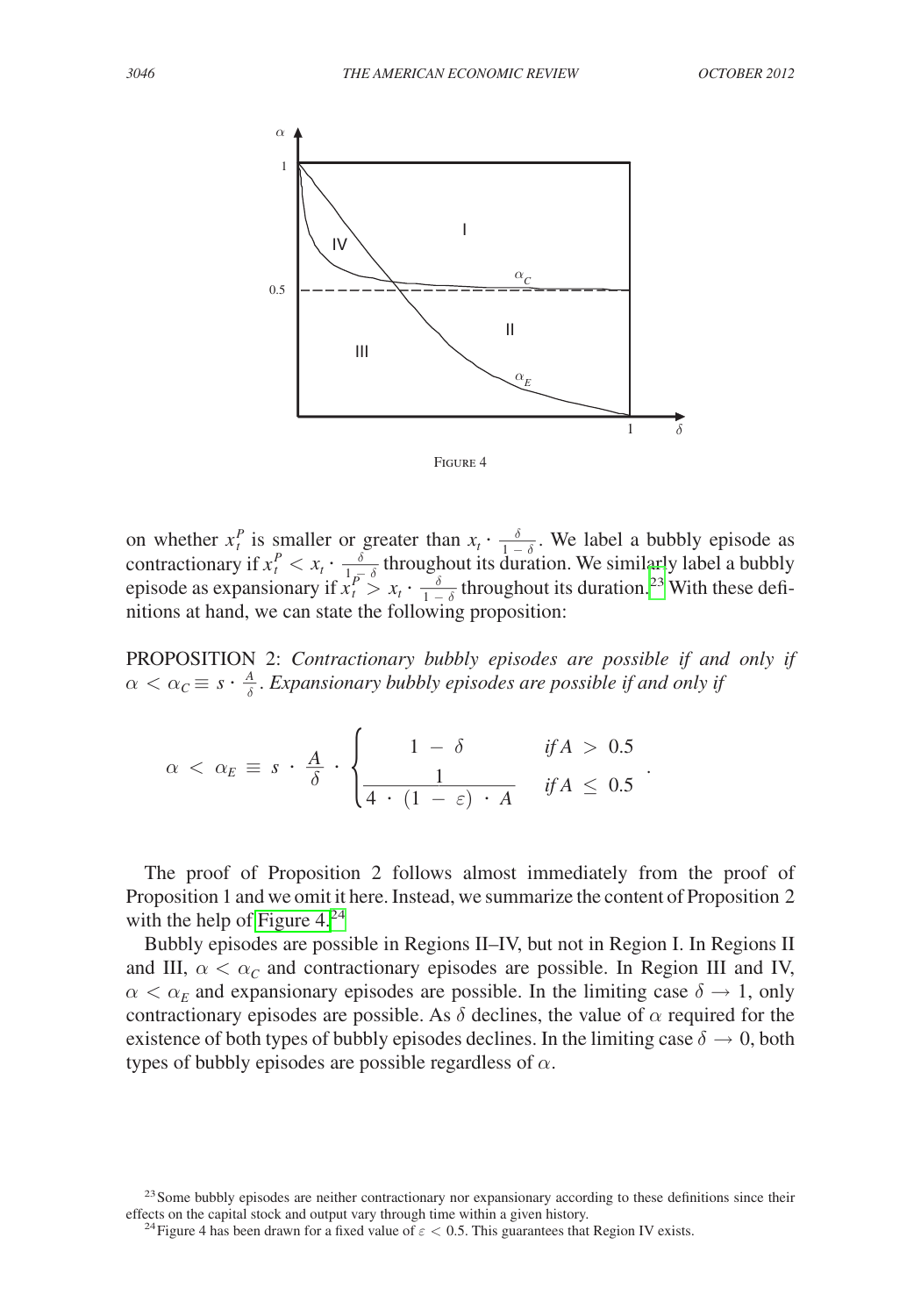#### B. *Bubbles and Dynamic Inefficiency*

During a bubbly episode, the young reduce their investments and purchase bubbles. They do so voluntarily in the expectation that the revenues from selling these bubbles will exceed the foregone investment income. These revenues are nothing but the reduction in the investments of the next generation of young minus the value of any new bubbles. Thus, bubbly episodes are possible if there exists a chain of investments that is expected to absorb resources, that is, a chain whose cost is expected to exceed the income it produces in all periods. More formally, let  $I_t$  be a chain of investments and let  $D<sub>t</sub>$  be the resources it absorbs. This chain is expected to absorb resources in all periods if, for all *t*,

$$
(8) \t E_t\{I_{t+1} - R_{t+1} \cdot I_t\} = E_t\{D_{t+1}\} \geq 0,
$$

where  $R_{t+1}$  is the equilibrium return to the investments in the chain. We say that a chain is "dynamically inefficient" if it satisfies equation (8). We provide next the economic intuition behind Propositions 1 and 2 by showing that bubbles can exist if the chains of investments they replace are dynamically inefficient *at the equilibrium return to investment*. Intuitively, investors are happy not to make these investments and instead purchase bubbles or pyramid schemes. The latter can offer as much as  $E_t\{I_{t+1}\}$ , while the investments can only offer  $E_t\{R_{t+1} \cdot I_t\}$ . We emphasize that condition (8) must be evaluated at the equilibrium rate of return because this observation plays a subtle but crucial role in what follows: a chain of investments might not be dynamically inefficient in the fundamental or other equilibria, and yet this same chain might be dynamically inefficient in the equilibrium in which the bubble replaces it. It is the latter that is required for a bubbly episode to exist.

In the proof of Proposition 1, we began by considering bubbly episodes in which there is no bubble creation after their start. To determine whether these episodes are possible, we must simply check whether there exist dynamically inefficient chains of investments to be replaced, i.e., satisfying condition (8) for some  $D_t \geq 0$ . Since it is easier to construct dynamically inefficient chains of unproductive investments, we take a chain of such investments  $I_t = x_t \cdot s \cdot k_t^{\alpha}$ . Since the equilibrium rate of return to unproductive investments is  $R_t = \delta \cdot \alpha \cdot k_t^{\alpha-1}$ , this chain satisfies condition (8) if and only if

(9) 
$$
E_t x_{t+1} \cdot s \cdot k_{t+1}^{\alpha} \ge \delta \cdot \alpha \cdot k_{t+1}^{\alpha-1} \cdot x_t \cdot s \cdot k_t^{\alpha}
$$
  

$$
= \frac{x_t \cdot \delta}{A - \delta \cdot x_t} \cdot \alpha \cdot k_{t+1}^{\alpha} \ge 0,
$$
  
for all  $t^{25}$  The left-hand side of condition (9) is  $E\{I_{t+1}\}$ 

for all  $t^{25}$  $t^{25}$  $t^{25}$ . The left-hand side of condition (9) is  $E_t\{I_{t+1}\}\$  while the right-hand side is  $E_t$ { $R_{t+1}$  ·  $I_t$ }. A chain of investments can satisfy condition (9) if and only if

$$
\alpha < s \cdot \frac{A}{\delta}.
$$

<span id="page-14-0"></span><sup>&</sup>lt;sup>25</sup> Here we have used equation (5) and the definition of  $x<sub>t</sub>$  to eliminate  $k<sub>t</sub>$ .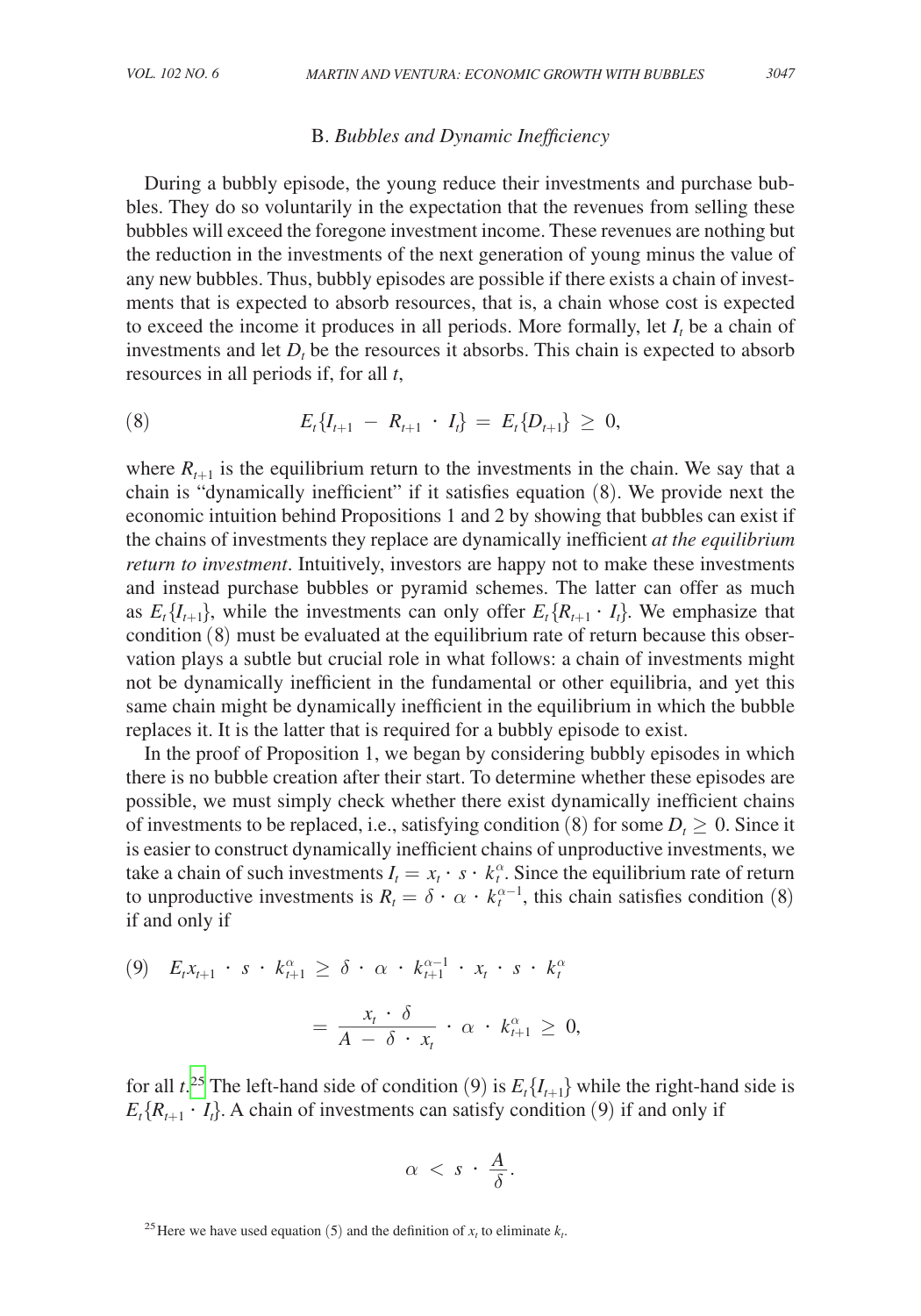.

Otherwise  $x_t$  would have to grow continuously and eventually exceed one, which is not possible. But this is the condition for the existence of bubbly episodes without bubble creation that we found in the proof of Proposition 1. Since these episodes are all contractionary, this is also the condition for being in regions II and III of Figure 4.

We then asked whether bubble creation could relax the conditions for bubbly episodes to exist. At first sight, one might be tempted to dismiss this possibility at once. With bubble creation, bubbles replace chains of investment that absorb a strictly positive amount of resources, i.e.,  $D_t > 0$ ; and this seems to make condition (8) more stringent. But this reasoning is incomplete because it fails to recognize that condition (8) must be evaluated at the equilibrium rate of return, which might be lower in the equilibrium with bubble creation. Thus, take again a chain of unproductive investments  $I_t = (x_t + x_t^P + x_t^U) \cdot s \cdot k_t^\alpha$  that absorbs resources  $D_t = (x_t^P + x_t^U) \cdot s \cdot k_t^{\alpha}$ . Since the equilibrium rate of return to unproductive investments is  $R_t = \delta \cdot \alpha \cdot k_t^{\alpha-1}$ , this chain satisfies condition (8) if and only if

(10) 
$$
E_{t}x_{t+1} \cdot s \cdot k_{t+1}^{\alpha} \geq \delta \cdot \alpha \cdot k_{t+1}^{\alpha-1} \cdot (x_{t} + x_{t}^{P} + x_{t}^{U}) \cdot s \cdot k_{t}^{\alpha}
$$

$$
= \frac{(x_{t} + x_{t}^{P} + x_{t}^{U}) \cdot \delta}{A + (1 - \delta) \cdot x_{t}^{P} - \delta \cdot x_{t}} \cdot \alpha \cdot k_{t+1}^{\alpha},
$$

for all *t*. The left-hand side of condition (10) is  $Et\{I_{t+1} - D_{t+1}\}\$  while the right-hand side is  $E_t$ { $R_{t+1}$  ·  $I_t$ }. A chain of investments can satisfy this condition if and only if

$$
\alpha < \begin{cases} s & \frac{A}{\delta} & \text{if } A > 1 - \varepsilon \\ s & \frac{A}{\delta} \cdot \max\left\{1, \frac{1}{4 \cdot (1 - \varepsilon) \cdot A}\right\} & \text{if } A \le 1 - \varepsilon \end{cases}
$$

Otherwise  $x_t$  would have to grow continuously and eventually exceed one, which is not possible. But this is the condition for the existence of bubbles in Proposition 1. It is also the condition for being in regions II–IV of Figure 4. Bubble creation thus makes the bubbly episodes of region IV possible. In these episodes, bubbles lower the rate of return making the chains of investments they replace dynamically inefficient.

We end this discussion by noting that the special case in which investments are homogenous and financial frictions are irrelevant, i.e.,  $\delta = 1$ , exhibits an interesting property: if there exists a dynamically inefficient chain of investments, then the chain of all investments must also be dynamically inefficient. This is because all investments are homogenous.<sup>26</sup> Thus, the condition for bubbly episodes to exist implies that aggregate investment exceeds capital income, i.e.,  $\alpha < s$ . Abel et al. (1989) used this result to call into doubt the existence of rational bubbly episodes in industrial economies, since in all of them aggregate investment falls short of capital income.

<span id="page-15-0"></span> $^{26}$  Once again, we note that the chain that contains all investments in the economy is dynamically inefficient in equilibria in which bubbles *do not* replace all investments. There exists no equilibrium in which all investments are replaced by bubbles.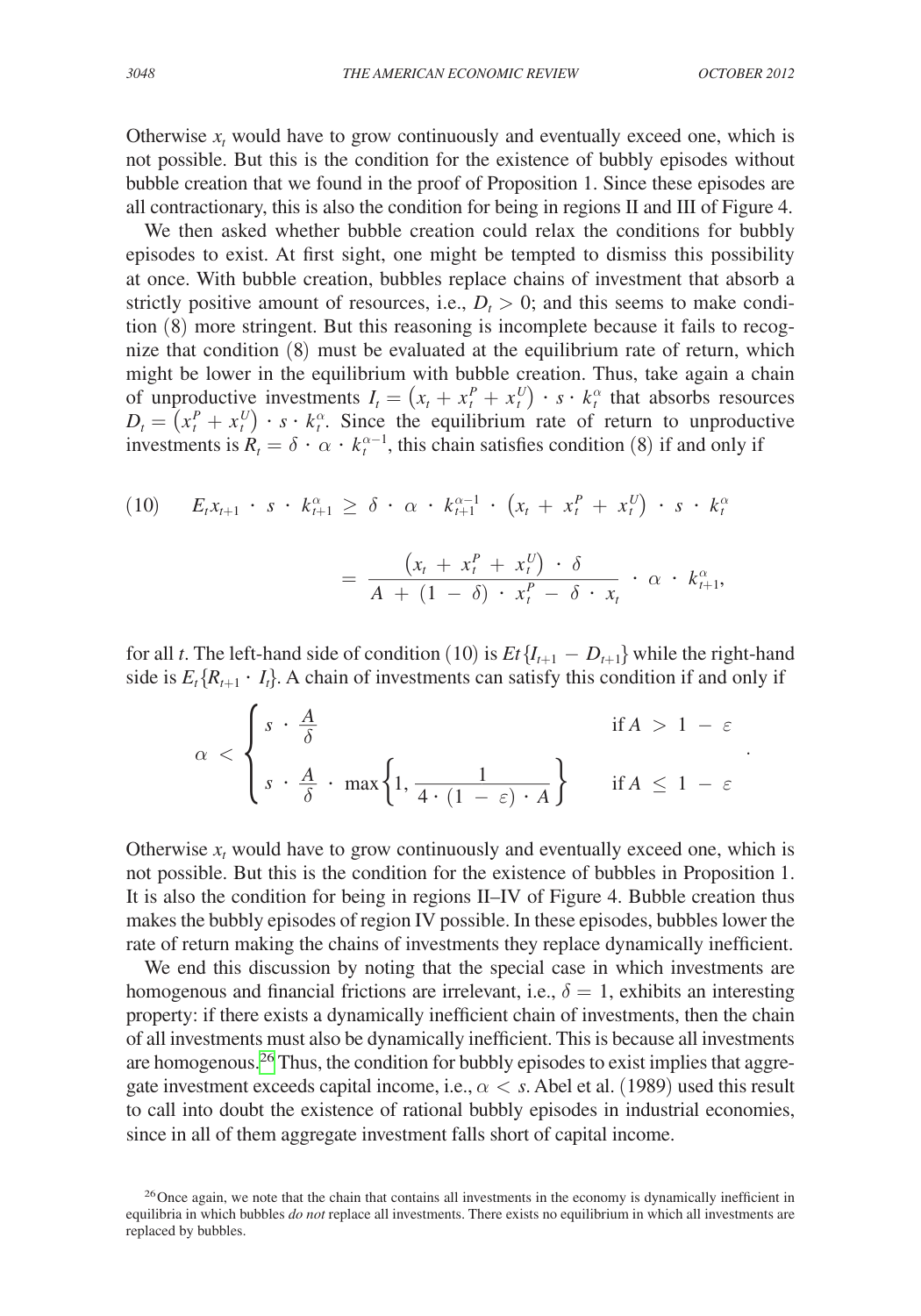Our analysis shows that this reasoning is based on the dubious assumption that financial frictions do not matter in industrial economies. If  $\delta$  < 1, we have shown that rational bubbly episodes are possible even if  $\alpha > s$ . This is for two reasons: (i) if  $s < \alpha < s \cdot \frac{\tilde{A}}{\delta}$  (regions II and III), in the fundamental state there are dynamically inefficient chains of investments; and (ii) if  $s \cdot \frac{A}{\delta} \leq \alpha < s \cdot \frac{A}{\delta}$ assumption that<br>
, we have shown<br>
for two reasons:<br>
here are dynami-<br>  $\frac{A}{\delta} \cdot \frac{1}{4 \cdot (1 - \varepsilon) \cdot A}$ <br>
ent in the funda-<br>
rn to investment (region IV), there are no dynamically inefficient chains of investment in the fundamental state but expansionary bubbly episodes that lower the return to investment would create such chains themselves.<sup>[27](#page-16-0)</sup>

### C. *Shocks to Investor Sentiment as a Source of Macroeconomic Fluctuations*

We study next the macroeconomic effects of bubbly episodes. To do this, rewrite

the law of motion of the capital stock using the definition of 
$$
x_t
$$
 and  $x_t^P$ :  
\n(11) 
$$
k_{t+1} = \begin{cases} [A + (1 - \delta) \cdot x_t^P - \delta \cdot x_t] \cdot s \cdot k_t^{\alpha} & \text{if } \frac{x_t + x_t^P}{1 - \varepsilon} < 1 \\ (1 - x_t) \cdot s \cdot k_t^{\alpha} & \text{if } \frac{x_t + x_t^P}{1 - \varepsilon} \ge 1 \end{cases}
$$

Equation (11) describes the dynamics of the capital stock for any equilibrium bubble, i.e., stochastic process for  $\{x_t, x_t^P, x_t^U\}_{t=0}^{\infty} \neq \{0, 0, 0\}_{t=0}^{\infty}$  satisfying equations (6) and (7). Interestingly, bubbly episodes can be literally interpreted as shocks to the law of motion of the capital stock. These shocks do not reflect any fundamental change in preferences and technology. Instead, they can aptly be described as shocks to investor sentiment.

These shocks also have independent effects on aggregate consumption and therefore on aggregate welfare, which in this model happen to be exactly the same:

$$
c_t = (\alpha + x_t \cdot s) \cdot k_t^{\alpha}.
$$

Equation (12) shows how bubbles affect consumption through two channels. First, contemporary bubbles increase consumption by raising the share of output in the hands of the old. This first effect is the same for all bubbly episodes, regardless of their type. Second, past bubbles affect consumption through their effect on the contemporary capital stock. This second effect clearly depends on the type of bubbly episode. In contractionary bubbly episodes, it lowers the capital stock and consumption. In expansionary bubbly episodes, it raises the capital stock and consumption.

<span id="page-16-0"></span> $27$ This discussion provides a sense of how the financial friction relaxes the condition for the existence of bubbly episodes. The constraint that the financial friction imposes on the reallocation of resources must be tight enough to  $(i)$  make the unproductive investments inefficient in the fundamental state, or to;  $(ii)$  make the gains from reallocation sufficiently high, and hence bubble creation sufficiently expansionary, to render the unproductive investments inefficient in the bubbly state. This does not necessarily require the financial friction to prevent all intermediation. See, for instance, Martin and Ventura (2011).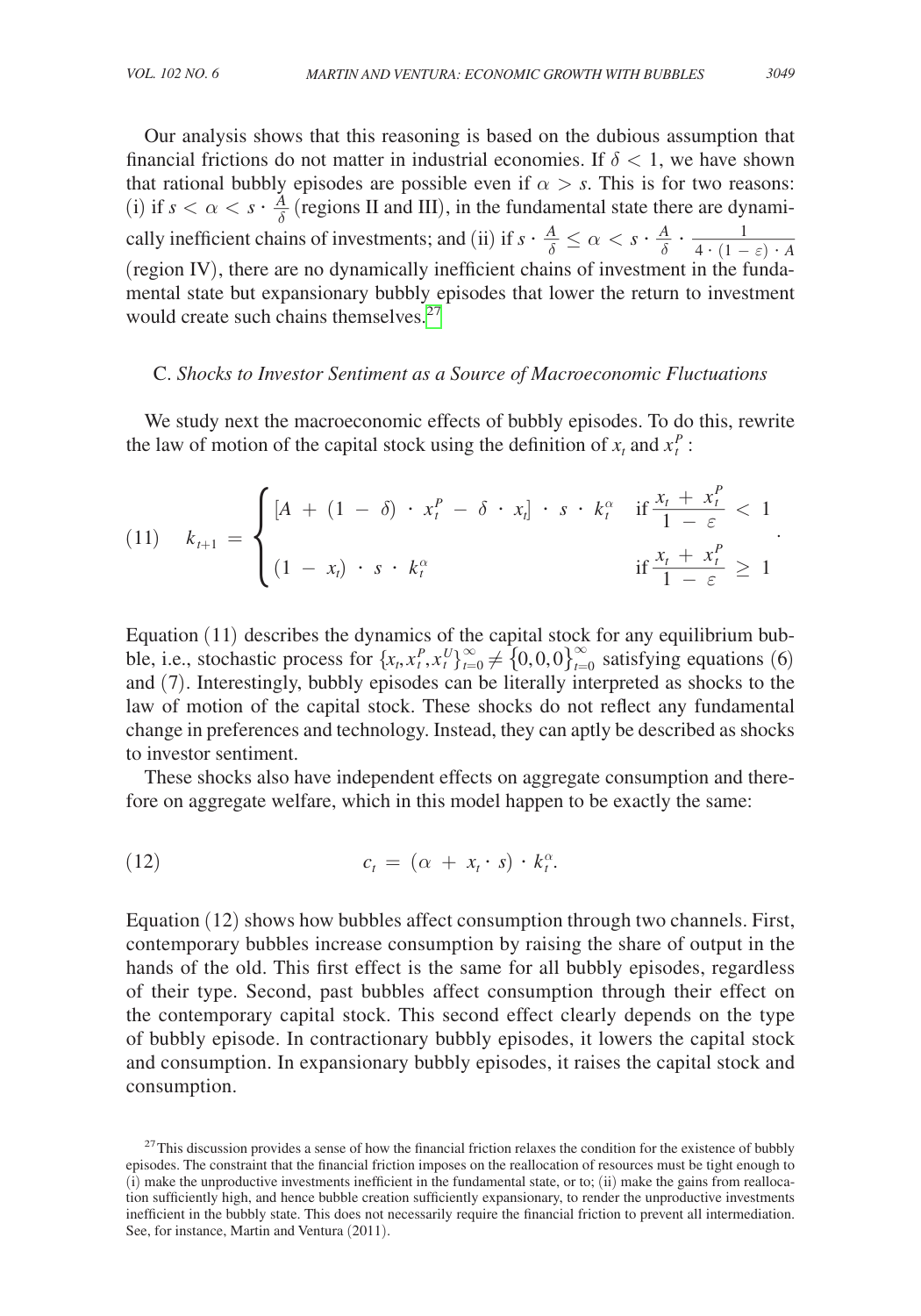

To illustrate the potential of investor sentiment shocks for business cycle theory, we use next a particular example. Let  $z_t \in \{F, B\}$  be a random variable that determines whether the economy is in a fundamental state or in a bubbly episode, where  $Pr[z_{t+1} = B | z_t = F] = q$  and  $Pr[z_{t+1} = F | z_t = B] = p$  for all *t*. That is, the economy switches between the fundamental state and bubbly episodes with transition probabilities *q* and *p*. When the economy is in the fundamental state, i.e.,  $z_t = F$ , we have that  $x_t^P = x_t^U = x_t = 0$ . When the economy is in a bubbly episode, i.e.,  $z_t = B$ , we have that  $x_t^P = \eta_0 + \eta_1 \cdot x_t, x_t^U = 0$  and

have that 
$$
x_t^p = x_t^U = x_t = 0
$$
. When the economy is in a bubble episode, i.e.,  $z_t = B$   
we have that  $x_t^p = \eta_0 + \eta_1 \cdot x_t$ ,  $x_t^U = 0$  and  

$$
x_t = \frac{\alpha}{s \cdot (1 - p)} \cdot \frac{\delta \cdot [(1 + \eta_1) \cdot x_t + \eta_0]}{A + (1 - \delta) \cdot \eta_0 + [(1 - \delta) \cdot \eta_1 - \delta] \cdot x_t} + u_t,
$$
  
where  $u_t = \begin{cases} \sigma & \text{with prob. } 0.5 \\ -\sigma & \text{with prob. } 0.5 \end{cases}$ .

Thus,  $E_t u_{t+1} = 0$  and  $E_t u_{t+1}^2 = \sigma^2$ . In this specific example, bubble shocks are driven by two components describing different aspects of investor sentiment. While  $u_t$  embodies small changes in investor sentiment that lead to fluctuations in the bubble within a bubbly episode,  $z_t$  embodies drastic changes in investor sentiment that start and end bubbly episodes.

Figure 5 shows the result of simulating the economy using this example.<sup>28</sup> The figure plots output  $(k_t^{\alpha})$ , consumption  $(c_t)$ , and the bubble  $(b_t + b_t^p + b_t^v)$  in each period. Initially, the economy is in the fundamental steady state. In period 15, there is a shock to investor sentiment that fuels a bubbly episode and raises the efficiency of

<span id="page-17-0"></span><sup>&</sup>lt;sup>28</sup>To produce this figure, we assume that  $p = 0.11$ ,  $q = 0.11$ ,  $\eta_0 = 0.15$ ,  $\eta_1 = 0.18$ ,  $\delta = 0.1$ ,  $\sigma = 0.035$ ,  $\varepsilon = 0.02$ , and  $\alpha = 0.4$ . These parameters ensure that bubbly episodes never exceed the savings of unproductive  $ε = 0.02$ , and  $α = 0.4$ . These parameters ensure that bubbly episodes never exceed the savings of unproduinvestors, i.e.,  $((x_t + x_t^p)/(1 - ε)) < 1$ ; and bubbly episodes are always expansionary, i.e.,  $x_t^p > x_t \cdot \frac{\delta}{1 - \delta}$ .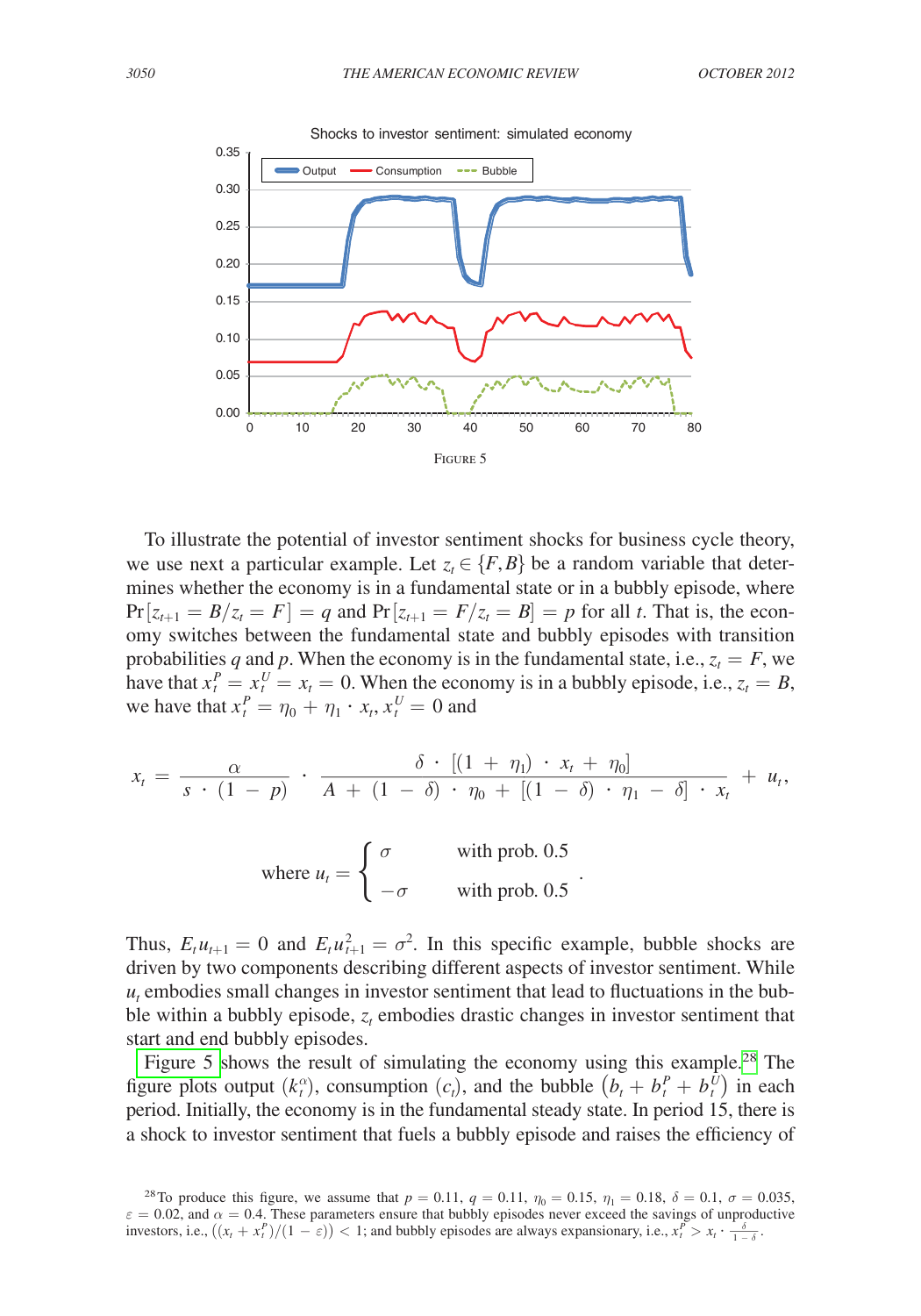investment. Consequently, the law of motion of the capital stock shifts upwards and the economy starts transitioning toward a higher, bubbly, steady state. Output and consumption increase, although they fluctuate throughout the bubbly episode along with the bubble. In period 35, a shock to investor sentiment ends this first episode and the economy suffers a sharp contraction. Output and consumption collapse and they stabilize around the fundamental steady state. Only 6 periods later, there is another shock to investor sentiment that starts a second bubbly episode and the economy expands again. This economy therefore experiences a macroeconomic fluctuations that are driven solely by investor sentiment shocks. Despite its simplicity, this example shows that introducing these shocks into quantitative business-cycle models is a promising strategy to account for the type of episodes mentioned in the introduction.

In Figure 5, the effects of bubbly episodes are transitory because the economy is stationary. This is due to diminishing returns, i.e., capital accumulation makes capital abundant and lowers its average product. Bubbly episodes would have long-lasting effects, however, if the economy were nonstationary. To illustrate this, in the Appendix we generalize the production structure of the economy and allow for constant or increasing returns to capital accumulation. In particular, we assume that the final good is produced by assembling a continuum of intermediate inputs. The presence of fixed costs then creates a market-size effect, i.e., capital accumulation increases the number of intermediate inputs and this raises the average product of capital. We find that output is  $y_t = k_t^{\alpha \mu}$ ; where the parameters  $\alpha < 1$  and  $\mu > 1$  reflect these two opposing forces. If diminishing returns are strong and market-size effects are weak, i.e.,  $\alpha \cdot \mu < 1$ , capital accumulation lowers the average product of capital and the economy is stationary. If instead diminishing returns are weak and market-size effects are strong, i.e.,  $\alpha \cdot \mu \geq 1$ , capital accumulation raises the average product of capital and the economy is nonstationary. Interestingly, this generalization does not affect the conditions for the existence of bubbly episodes in Propositions 1 and 2.[29](#page-18-0) It does however make it possible for transitory bubbly episodes to have permanent effects. We illustrate this in the Appendix with the help of an example in which a bubbly episode takes the economy out of a negative-growth trap. Even though the bubbly episode ends, the path of the economy has changed forever.

## **III. Where is the Market for Bubbles?**

We have developed a stylized model of economic growth with bubbles. In this model, a financial friction impedes productive investors to borrow from unproductive ones. When the market for bubbles is closed, each investor is forced to invest his/her own resources. As a result, the average efficiency of investment, the capital stock and output are all low. When the market for bubbles opens, productive investors sell bubbles to unproductive ones. This reallocation of resources raises the average efficiency of investment, the capital stock and output. Thus, fluctuations in activity in the market for bubbles create macroeconomic fluctuations even in the absence of fundamental shocks to preferences and technology. But, where is the market for bubbles in real

<span id="page-18-0"></span><sup>&</sup>lt;sup>29</sup> Moreover, it has only minor effects on the formal structure of the model: equations (6) and (7) remain the same while, in equation (11), the exponents of  $k_t$  become  $\alpha \cdot \mu$  instead of  $\alpha$ .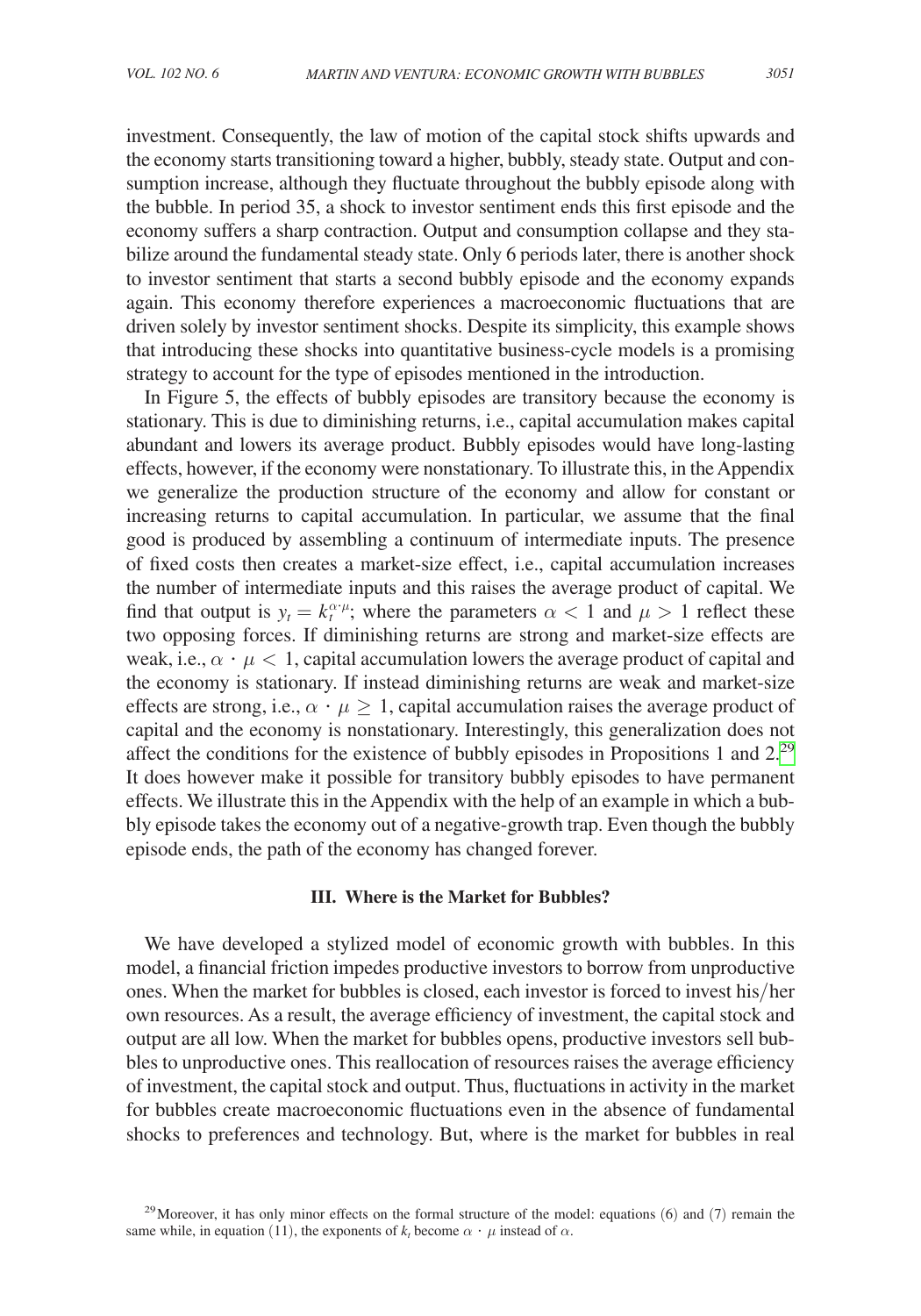economies? We show next that the transactions performed in the market for bubbles can be replicated with the help of stock and credit markets.

Consider an economy with the same preferences and technology as the benchmark economy of Sections I and II. In this modified economy there is no market for bubbles and instead we have stock and credit markets. In particular, we make the following assumptions:

- (i) Production and investment must take place within firms that are owned and managed by entrepreneurs. The young can become entrepreneurs by purchasing pre-existing firms in the stock market or by creating new ones at zero cost. Let  $v_t$  denote the value of the stock market, i.e., the price of all preexisting firms.
- (ii) The productivity of a firm is that of its entrepreneur. In particular, firms owned and managed by productive entrepreneurs have an investment efficiency of one, while firms owned and managed by unproductive ones have an investment efficiency of  $\delta$ . Let  $v_t^{p_t}$  and  $v_t^{U_t}$  be the price of all firms owned and managed by productive and unproductive entrepreneurs of generation *t*, respectively. Naturally,  $v_t^{P_t} + v_t^{U_t} = v_t$ .
- (iii) Entrepreneurs can obtain credit to purchase their firms and/or to invest in them. But entrepreneurs cannot pledge the output of their firms to their creditors.<sup>30</sup> Since capital fully depreciates in production, entrepreneurs can only pledge an empty firm as collateral to their creditors. Credit contracts last for one period and specify an ex-post payment in each possible history. These payments cannot exceed the price of the entrepreneur's empty firm.

A difference between this modified economy and the benchmark economy of Sections I and II is that now individuals have access to three savings options rather than two: (i) purchasing firms in the stock market; (ii) building capital within these firms or within new firms created at zero cost; and (iii) becoming a lender in the credit market. $31$  Since the labor market is still assumed to be competitive, the wage equals the marginal product of labor as given by equation (1). And this means that the return to investment (option  $(ii)$ ) is as follows:

(13) 
$$
R_{i,t+1}^K = \begin{cases} \delta \cdot \alpha \cdot k_{t+1}^{\alpha-1} & \text{if } i \in U_t \\ \alpha \cdot k_{t+1}^{\alpha-1} & \text{if } i \in P_t \end{cases}
$$

<span id="page-19-1"></span>in their youth.<br><sup>31</sup>Let  $v_{ii}$  denote the value of pre-existing firms owned by individual  $i \in I_i$  in period *t*, respectively. Let  $f_{ii}$  be the credit obtained by individual *i*. We can write the intertemporal budget constraint of individual *i*:

$$
c_{it+1} = r_{t+1} \cdot A_i \cdot (w_t + f_{it} - v_{it}) + v_{it+1} - R_{t+1} \cdot f_{it},
$$

where  $A_i = 1$  if individual *i* is productive and  $A_i = \delta$  otherwise. Naturally,  $v_t = \int_{i \in I_t} v_{it}$ ,  $v_t^P = \int_{i \in P_t} v_{it}$ , and  $v_t^{U_t} = \int_{i \in U_t} v_{it}.$ 

<span id="page-19-0"></span><sup>&</sup>lt;sup>30</sup>That is, we assume that old entrepreneurs can appropriate the firm's entire output net of wage payments. Utility maximization ensures that they will indeed choose to do so regardless of whatever they might have promised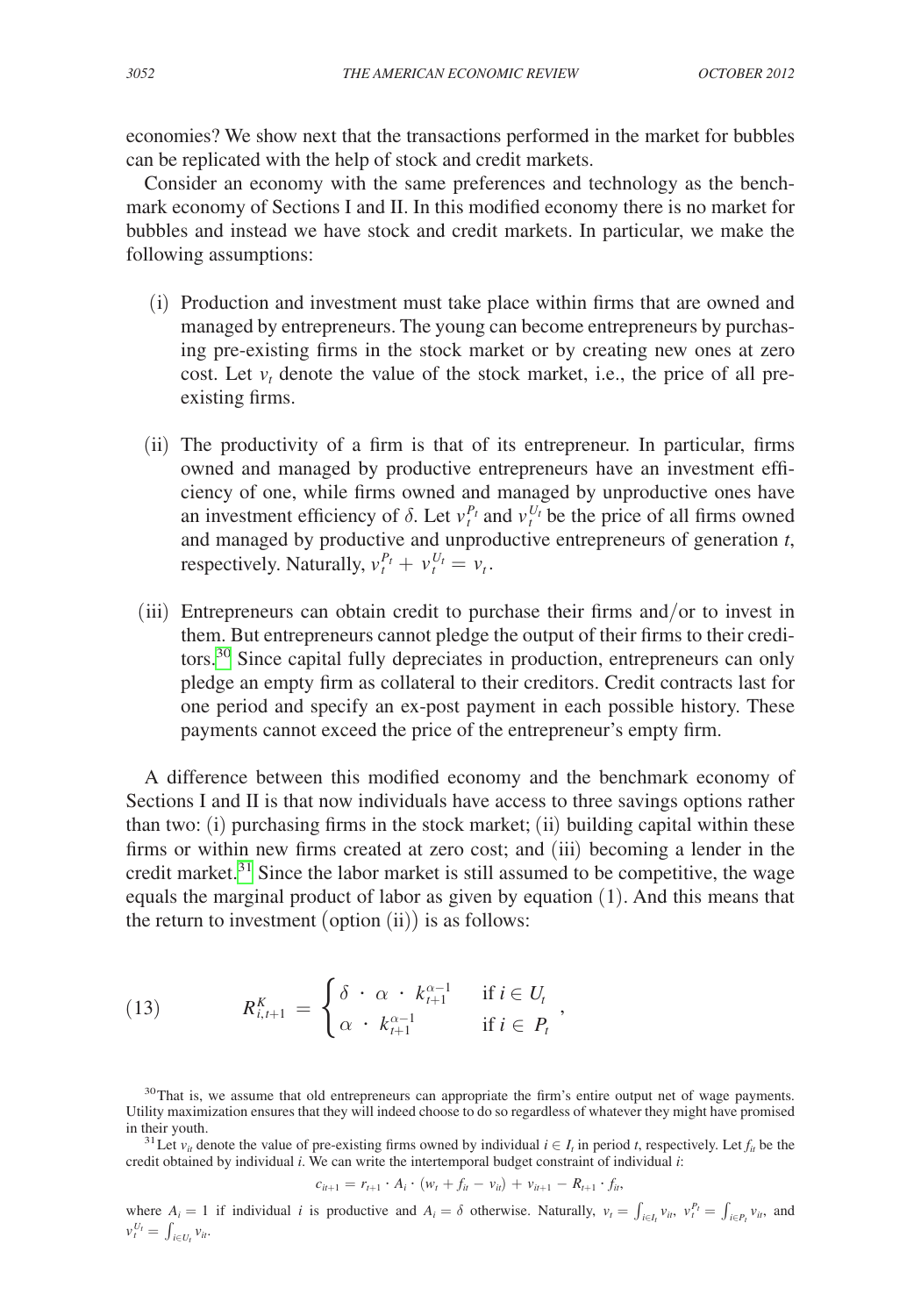where  $R_{i,t+1}$ <sup> $K$ </sup> is the return to investment in the firm owned and managed by individual *i*. Consistent with our assumptions, equation (13) says that this return varies across investors. Let  $R_{t+1}$  be the average ex post return on credit contracts (option (iii))). Since individuals are risk neutral, all contracts must offer the same expected return. We refer to this required expected return as the interest rate. Equilibrium in the credit market requires that the interest rate satisfy the following restrictions:

Equilibrium in the certain market requires that the interest rate satisfy the following restrictions:

\n
$$
\begin{cases}\n\delta \cdot \alpha \cdot k_{t+1}^{\alpha-1} & \text{if } \frac{E_t v_{t+1}^p}{(1-\varepsilon) \cdot s \cdot k_t^\alpha - v_t^{U_t}} < \delta \cdot \alpha \cdot k_{t+1}^{\alpha-1} \\
\frac{E_t v_{t+1}^p}{(1-\varepsilon) \cdot s \cdot k_t^\alpha - v_t^U} & \text{if } \frac{E_t v_{t+1}^{P_t}}{(1-\varepsilon) \cdot s \cdot k_t^\alpha - v_t^{U_t}} \in \left[\delta \cdot \alpha \cdot k_{t+1}^{\alpha-1}, \alpha \cdot k_{t+1}^{\alpha-1}\right]. \\
\alpha \cdot k_{t+1}^{\alpha-1} & \text{if } \frac{E_t v_{t+1}^p}{(1-\varepsilon) \cdot s \cdot k_t^\alpha - v_t^{U_t}} > \alpha \cdot k_{t+1}^{\alpha-1}\n\end{cases}
$$

To understand equation (14), recall first that the only collateral that productive firms To understand equation (14), recall first that the only collateral that productive firms<br>can pledge in period *t* is their expected discounted value in period  $t + 1$ , i.e.,  $\frac{E_t P_{t+1}^{t}}{E_t R_{t+1}}$ <br>Notice also that, afte *Pt*  $\frac{E_t V_{t+1}}{E_t R_{t+1}}$ . Notice also that, after purchasing their firms, unproductive individuals are left with an amount of funds equal to  $(1 - \varepsilon) \cdot s \cdot k_t^{\alpha} - v_t^{U_t}$  that can be used to invest in their firms or to give credit to productive firms. With these two observations at hand, it is straightforward to see that the three segments of equation (14) describe three different situations relating these two quantities.

Assume first that the collateral of productive firms falls short of these available funds when the interest rate equals the return to unproductive investments:

It is called the *collateral* of the productive forms falls short  
\n *et* that *rel* equals the return to unproductive in  
\n 
$$
\frac{E_t v_{t+1}^{P_t}}{(1 - \varepsilon) \cdot s \cdot k_t^{\alpha} - v_t^{U_t}} < \delta \cdot \alpha \cdot k_{t+1}^{\alpha-1}
$$
.

Then, collateral is so scarce and credit constraints so tight that productive firms cannot absorb all available funds for investment. As a result, some investments take place in unproductive firms and the interest rate indeed equals the return to unproductive investments.

Assume instead that the collateral of productive firms falls short of available funds when the interest rate equals the return to productive investments, but it exceeds available funds if the interest rate equals the return to unproductive investments:

s:  
\n
$$
\delta \cdot \alpha \cdot k_{t+1}^{\alpha-1} \leq \frac{E_t v_{t+1}^{P_t}}{(1-\varepsilon) \cdot s \cdot k_t^{\alpha} - v_t^{U_t}} \leq \alpha \cdot k_{t+1}^{\alpha-1}.
$$

Then, the interest rate is such that it makes the credit constraint just binding. Collateral is sufficient to ensure that productive firms absorb all available funds for investment. But collateral is not sufficient to allow competition among productive firms to equalize the interest rate and the return to productive investments.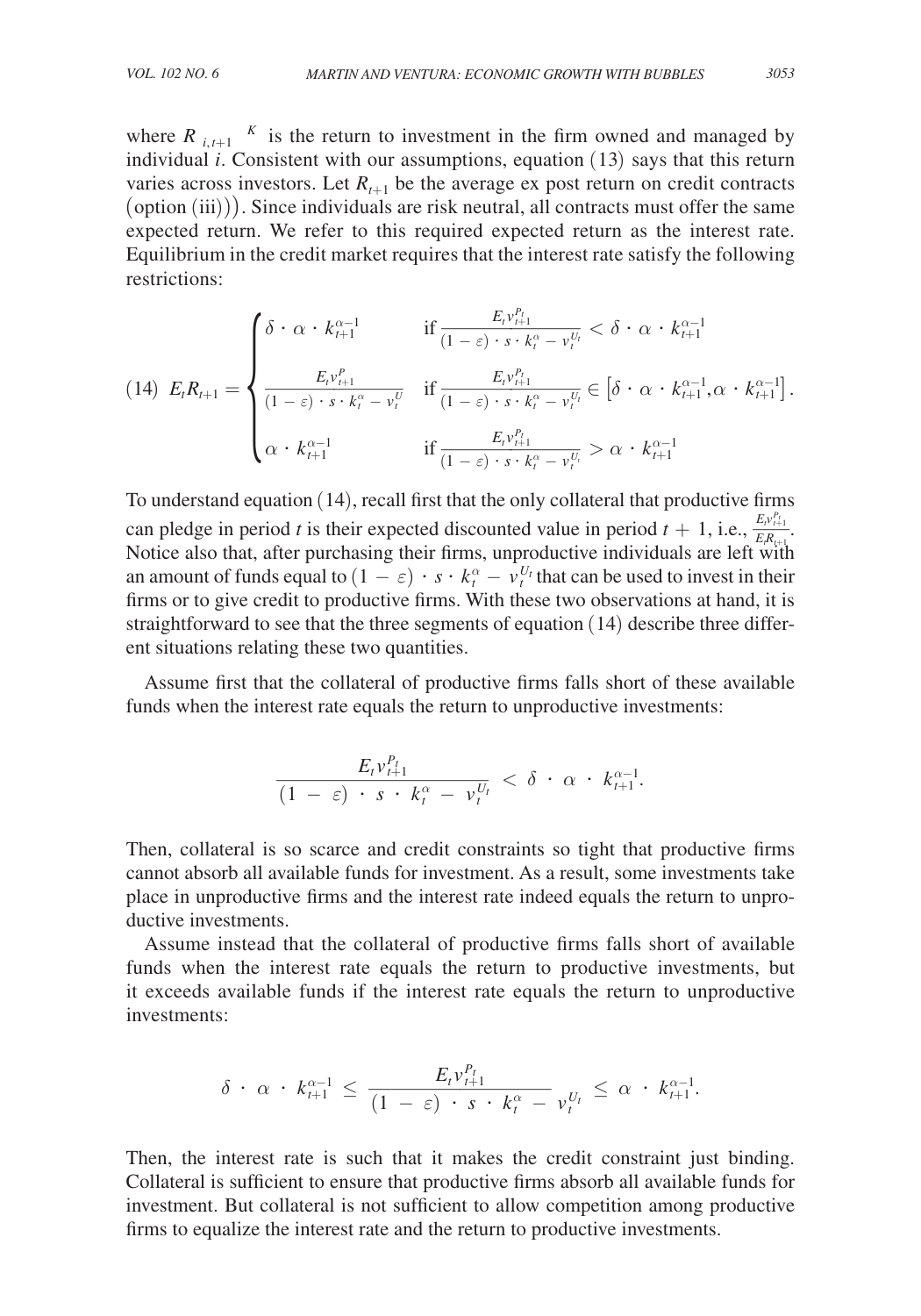Assume finally that the collateral of productive firms exceeds available funds when the interest equals the return to productive investments:

that the collateral of productive firms exec  
\nuals the return to productive investments:  
\n
$$
\alpha \cdot k_{t+1}^{\alpha-1} < \frac{E_t v_{t+1}^{P_t}}{(1 - \varepsilon) \cdot s \cdot k_t^{\alpha} - v_t^{U_t}}
$$
\nat the equals the return to productive invest

Then, the interest rate equals the return to productive investments. Collateral is now enough to allow productive firms to absorb all the available funds for investment and to compete among themselves until the interest equals the return to productive investments.

We can use these results to write the law of motion of the capital stock as a function of stock prices:

$$
(15)
$$

(15)  
\n
$$
k_{t+1} = \begin{cases}\nA \cdot s \cdot k_t^{\alpha} + (1 - \delta) \cdot \left(\frac{E_t v_{t+1}^{p_t}}{\delta \cdot \alpha \cdot k_{t+1}^{a-1}} - v_t^{p_t}\right) - \delta \cdot v_t & \text{if } \frac{E_t v_{t+1}^{p_t}}{(1 - \varepsilon) \cdot s \cdot k_t^{\alpha} - v_t^{p_t}} < \delta \cdot \alpha \cdot k_{t+1}^{a-1} \\
s \cdot k_t^{\alpha} - v_t & \text{if } \frac{E_t v_{t+1}^{p_t}}{(1 - \varepsilon) \cdot s \cdot k_t^{\alpha} - v_t^{p_t}} \ge \delta \cdot \alpha \cdot k_{t+1}^{a-1}\n\end{cases}
$$

The formal similarity between equations (5) and (15) is not a coincidence. Indeed, the predictions of the modified and benchmark models for quantities and welfare are seen to be equivalent if  $32$ 

(16) 
$$
b_{t} = v_{t}, \quad b_{t}^{P} = \frac{E_{t}v_{t+1}^{P_{t}}}{E_{t}R_{t+1}} - v_{t}^{P_{t}} \quad \text{and} \quad b_{t}^{U} = \frac{E_{t}v_{t+1}^{U_{t}}}{E_{t}R_{t+1}} - v_{t}^{U_{t}}.
$$

This equivalence follows from the observation that firms bundle together capital and bubbles. Since the output of a firm cannot be pledged to creditors, its market price only reflects the bubbles this firm owns, i.e.,  $\bar{b}_t = v_t^{33}$  $\bar{b}_t = v_t^{33}$  $\bar{b}_t = v_t^{33}$ . It is therefore in the stock market that the old sell their bubbles to the young. When a new entrepreneur adds additional bubbles to the firm, this is reflected in the firm's value growing (in expectation) above the interest rate, i.e.,

Now the interest rate, i.e.,

\n
$$
b_t^P = \frac{E_t v_{t+1}^{P_t}}{E_t R_{t+1}} - v_t^{P_t} > 0 \quad \text{and} \quad b_t^U = \frac{E_t v_{t+1}^{U_t}}{E_t R_{t+1}} - v_t^{U_t} > 0.
$$

<sup>32</sup> Note that this also ensures that  $E_t\left\{\frac{b_{t+1}}{b_t + b_t^p + b_t^p} \right\}$ <br><sup>33</sup> This amounts to assuming that credit backed b<br>tion problems than credit backed by physical or  $b_{t+1}$  $\left\{\frac{b_{t+1}}{b_t + b_t^P + b_t^U}\right\} = E_t R_{t+1}.$ 

<span id="page-21-1"></span><span id="page-21-0"></span><sup>33</sup>This amounts to assuming that credit backed by bubbles is less prone to agency costs and asymmetric information problems than credit backed by physical output or by capital. This seems like a reasonable assumption, though. In general, agency costs increase with the manager's ability to influence the firm's value and decrease with the shareholders' ability to observe the actions of the manager. The output of a firm depends on its capital stock and on how it is managed, and it is likely to be influenced by managers through a variety of channels that are difficult to observe. The value of a bubble depends instead on the expectations of a rational market, which are unlikely to be influenced by the actions of a manager unless the market decided to use the manager as a sunspot to coordinate these expectations. Even in this case, it seems unlikely the manager could exploit this ability to his/her advantage without the shareholders knowing it.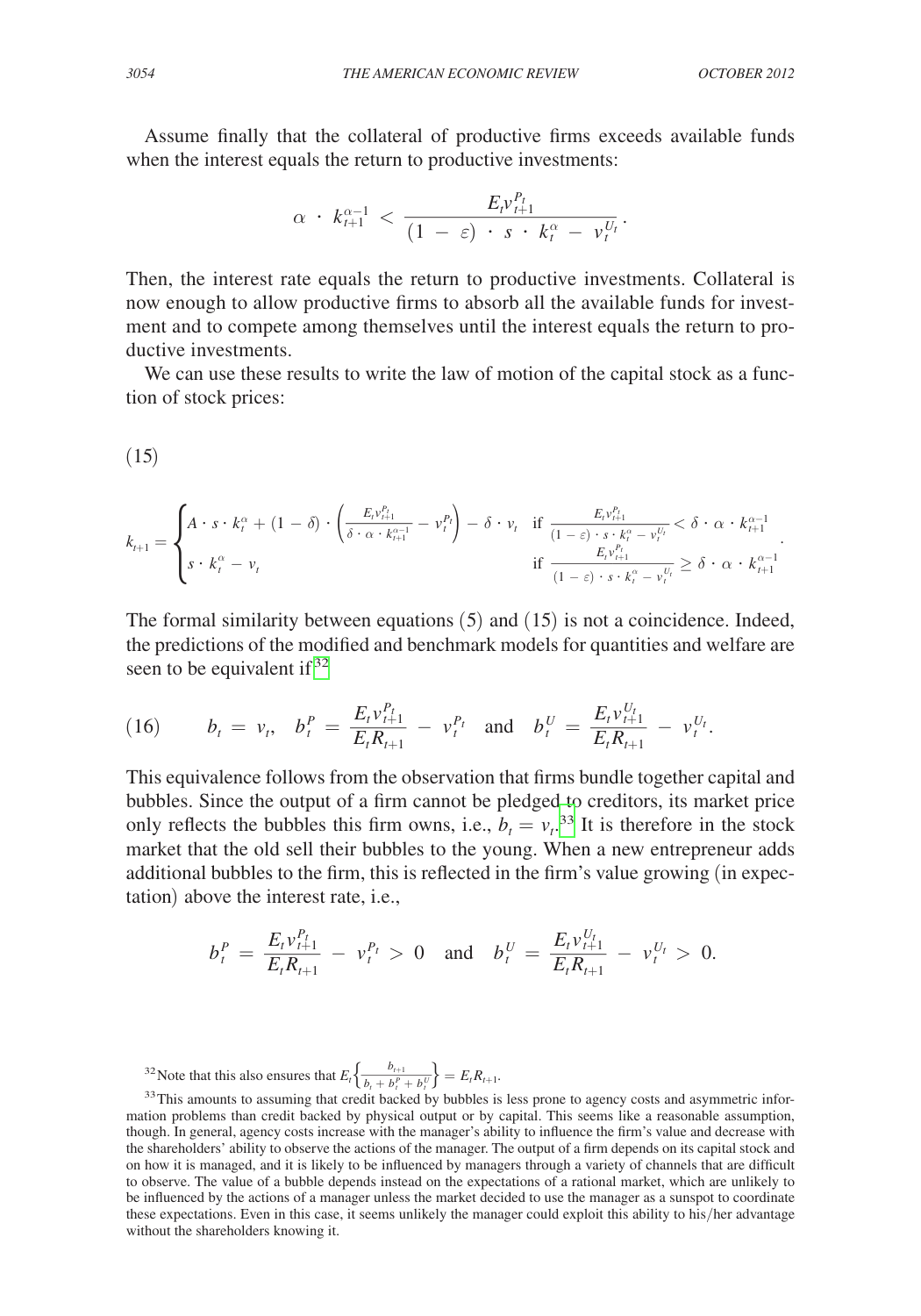If this bubble creation takes place in an unproductive firm, the entrepreneur is happy to hold this value until old age and use it then to finance additional consumption. If this bubble creation takes place in a productive firm, the entrepreneur might want to borrow against this value and de facto sell the new bubbles to the firm's creditors. This would be the case if collateral is low or intermediate and the return to productive investments exceeds the interest rate. It is therefore in the credit market that the productive young sell their new bubbles to the unproductive young. All the equilibria of the benchmark model studied in Section II can now be reinterpreted as equilibria of the modified model, in which the transactions in the market for bubbles take place in the stock and credit markets. It is important to stress that no new firms need to be created in these equilibria, so that changes in  $v_t$  reflect changes in the price of all firms but also in the price of the average firm.

This reinterpretation of our model connects the abstract theory presented here with the evidence reported in Figure 1. The onset of a bubbly episode is character-ized by a large and unexpected increase in stock and real estate prices.<sup>[34](#page-22-0)</sup> This raises wealth or net worth providing productive entrepreneurs with enough collateral to borrow and invest. Thus, the average efficiency of the economy increases and so does the capital stock and output. Interestingly, this happens at the same time as the interest rate declines. Throughout the bubbly episode, the stock and real estate markets outgrow the interest rate and aggregate consumption and welfare are both high.<sup>[35](#page-22-1)</sup> Eventually, the bubbly episode ends and asset prices collapse. This leads to a collapse in wealth and net worth, which reduces collateral and hampers intermediation. The average efficiency of investment declines and this leads a to a contraction in the capital stock and output. The result is a decline in aggregate consumption and welfare. This description of events seems broadly consistent with the US and Japanese experiences.<sup>[36](#page-22-2)</sup>

This reinterpretation of our model also connects the theory of rational bubbles with the theory of the financial accelerator. The former stresses that asset prices can experience booms and busts even in the absence of shocks to fundamentals, while the latter stresses the importance of asset prices for determining credit and macroeconomic activity. Both ideas are central here and we think that combining them will be crucial for understanding recent macroeconomic history. In ongoing work, Carvalho, Martin, and Ventura (2011), we develop a quantitative model of the financial accelerator with rational bubbles. This quantitative model contains a much more sophisticated and realistic description of preferences and demography, and cannot be analyzed with the simple analytical methods we have used here. Business cycles are driven by two types of shocks: fundamental shocks that affect technology and preferences; and investor sentiment shocks that lead to the appearance and collapse of bubbles in financial markets. Our immediate goal is to calibrate the model with

<span id="page-22-1"></span><span id="page-22-0"></span>

<sup>&</sup>lt;sup>34</sup> Very little would change in the model of this section if we relabeled firms as real estate.<br><sup>35</sup> During the bubbly episode, the price of the average firm (or real estate unit) outgrows the interest rate due to the ri

<span id="page-22-2"></span><sup>&</sup>lt;sup>36</sup>Of course, although quantitatively similar, not all bubbly episodes need to be exactly alike. In a richer model with individuals and financial intermediaries, for example, the impact of a bubbly episode on macroeconomic aggregates might depend on the identity of agents holding the bubble. This possibility, which has been invoked to account for the severity of the last recession, provides an exciting avenue for future research. See Aoki and Nikolov (2011) for a recent paper along these lines.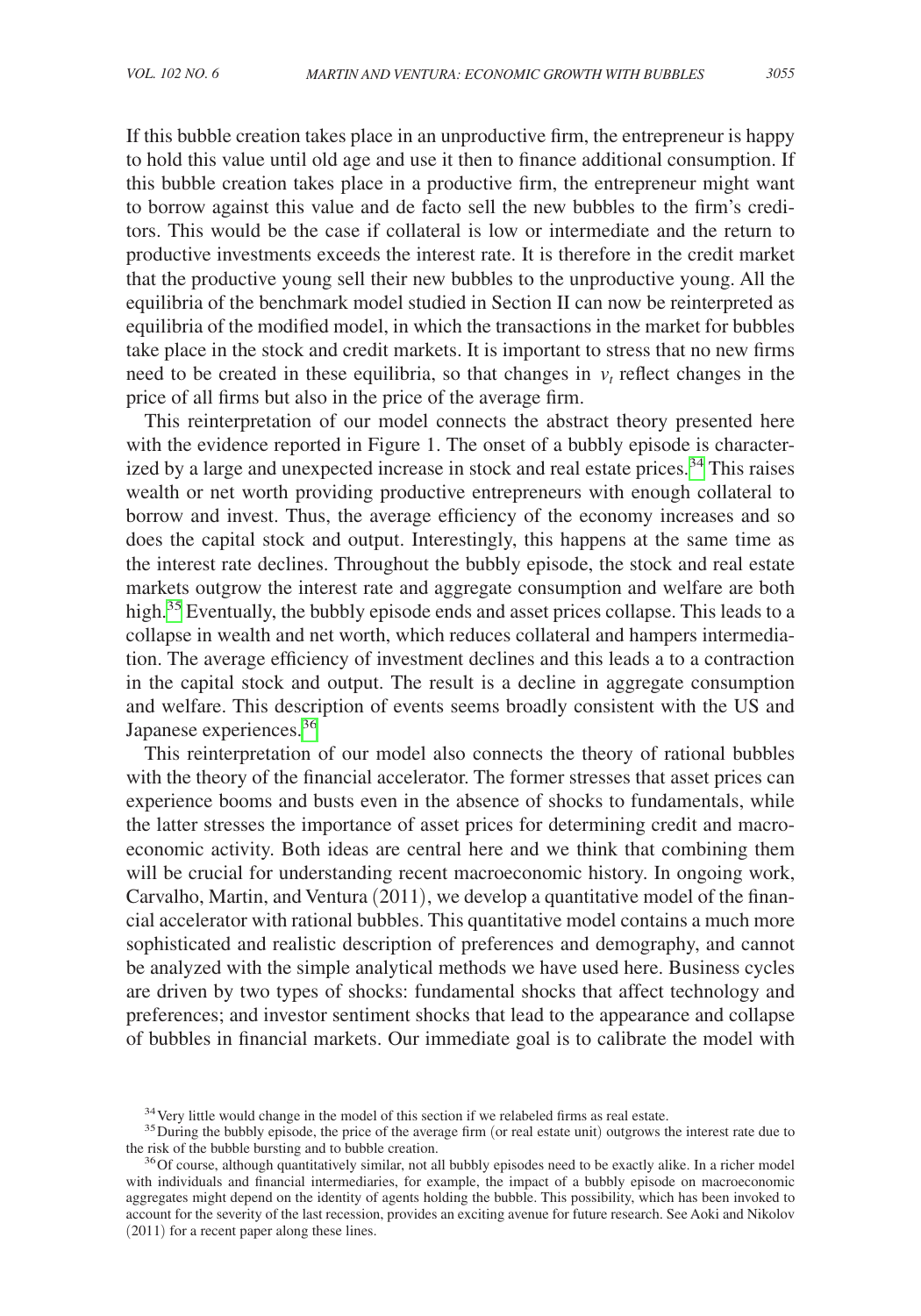data from industrialized economies and use it to explore the relative importance of both types of shocks in recent macroeconomic history.

# Appendix: The Model with Endogenous Growth

Assume that the production of the final good consists of assembling a continuum of intermediate inputs, indexed by  $m \in [0, m_t]$  according to a symmetric constant elasticity of substitution (CES) function:

(17) 
$$
y_t = \lambda \cdot \left( \int_0^{m_t} q_{tm}^{1/\mu} \cdot dm \right)^{\mu},
$$

where  $q_{tm}$  denotes units of the variety *m* of intermediate inputs and  $\mu > 1$ . The constant  $\lambda = (\mu)^{-\mu} \cdot (1 - \mu)^{\mu-1}$  is a normalization parameter. Final-good producers are competitive. Production of intermediate inputs entails variable and fixed costs:

(18) 
$$
q_{tm} = (l_{tm,v})^{1-\alpha} \cdot (k_{tm,v})^a,
$$

(19) 
$$
f_{lm} = \begin{cases} 1 = (l_{lm,f})^{1-\alpha} \cdot (k_{lm,f})^a & \text{if } q_{lm} > 0 \\ 0 & \text{if } q_{lm} = 0 \end{cases}
$$

where  $f_{tm}$  is the fixed cost and  $l_{tm,y}, l_{tm,f}$ ,  $k_{tm,y}$ , and  $k_{tm,f}$  are the labor and capital, variable and fixed costs of producing variety *m*. Input varieties become obsolete in one generation and, as a result, all generations must incur the fixed costs. The production of intermediate inputs takes place under monopolistic competition and free entry.

This production structure is a special case of that considered by Ventura (2005). He shows that, under the assumptions made, the output of the economy is given by  $y_t = k_t^{\alpha \mu}$ , whereas competition in factor markets implies that  $w_t = (1 - \alpha) \cdot k_t^{\alpha \mu}$ and  $r_t = \alpha \cdot k_t^{\alpha \cdot \mu - 1}$ . We can generalize equations (3), (4), and (5) as follows:

He shows that, under the assumptions made, the output of the economy is given  
\n
$$
y_t = k_t^{\alpha \cdot \mu}
$$
, whereas competition in factor markets implies that  $w_t = (1 - \alpha) \cdot k$   
\nand  $r_t = \alpha \cdot k_t^{\alpha \cdot \mu - 1}$ . We can generalize equations (3), (4), and (5) as follows:  
\n
$$
\left\{\n\begin{aligned}\n&= \delta \cdot \alpha \cdot k_t^{\alpha \cdot \mu - 1} &\text{if } \frac{b_t + b_t^p}{(1 - \varepsilon) \cdot s \cdot k_t^{\alpha \cdot \mu}} < 1 \\
&\text{(20)} \ E_t \left\{\n\frac{b_{t+1}}{b_t + b_t^p + b_t^p}\n\right\} < \left[\n\delta \cdot \alpha \cdot k_t^{\alpha \cdot \mu - 1}, \alpha \cdot k_t^{\alpha \cdot \mu - 1}\n\right] &\text{if } \frac{b_t + b_t^p}{(1 - \varepsilon) \cdot s \cdot k_t^{\alpha \cdot \mu}} = 1, \\
&= \alpha \cdot k_t^{\alpha \cdot \mu - 1} &\text{if } \frac{b_t + b_t^p}{(1 - \varepsilon) \cdot s \cdot k_t^{\alpha \cdot \mu}} > 1\n\end{aligned}\n\right\}
$$
\n(21)

$$
(21) \t\t\t 0 \leq b_t \leq s \cdot k_t^{\alpha \cdot \mu},
$$

(21)  
\n
$$
0 \leq b_t \leq s \cdot k_t^{\alpha \cdot \mu},
$$
\n
$$
(22) \quad k_{t+1} = \begin{cases}\ns \cdot A \cdot k_t^{\alpha \cdot \mu} + (1 - \delta) \cdot b_t^P - \delta \cdot b_t & \text{if } \frac{b_t + b_t^P}{(1 - \varepsilon) \cdot s \cdot k_t^{\alpha \cdot \mu}} < 1 \\
s \cdot k_t^{\alpha \cdot \mu} - b_t & \text{if } \frac{b_t + b_t^P}{(1 - \varepsilon) \cdot s \cdot k_t^{\alpha \cdot \mu}} \geq 1\n\end{cases}
$$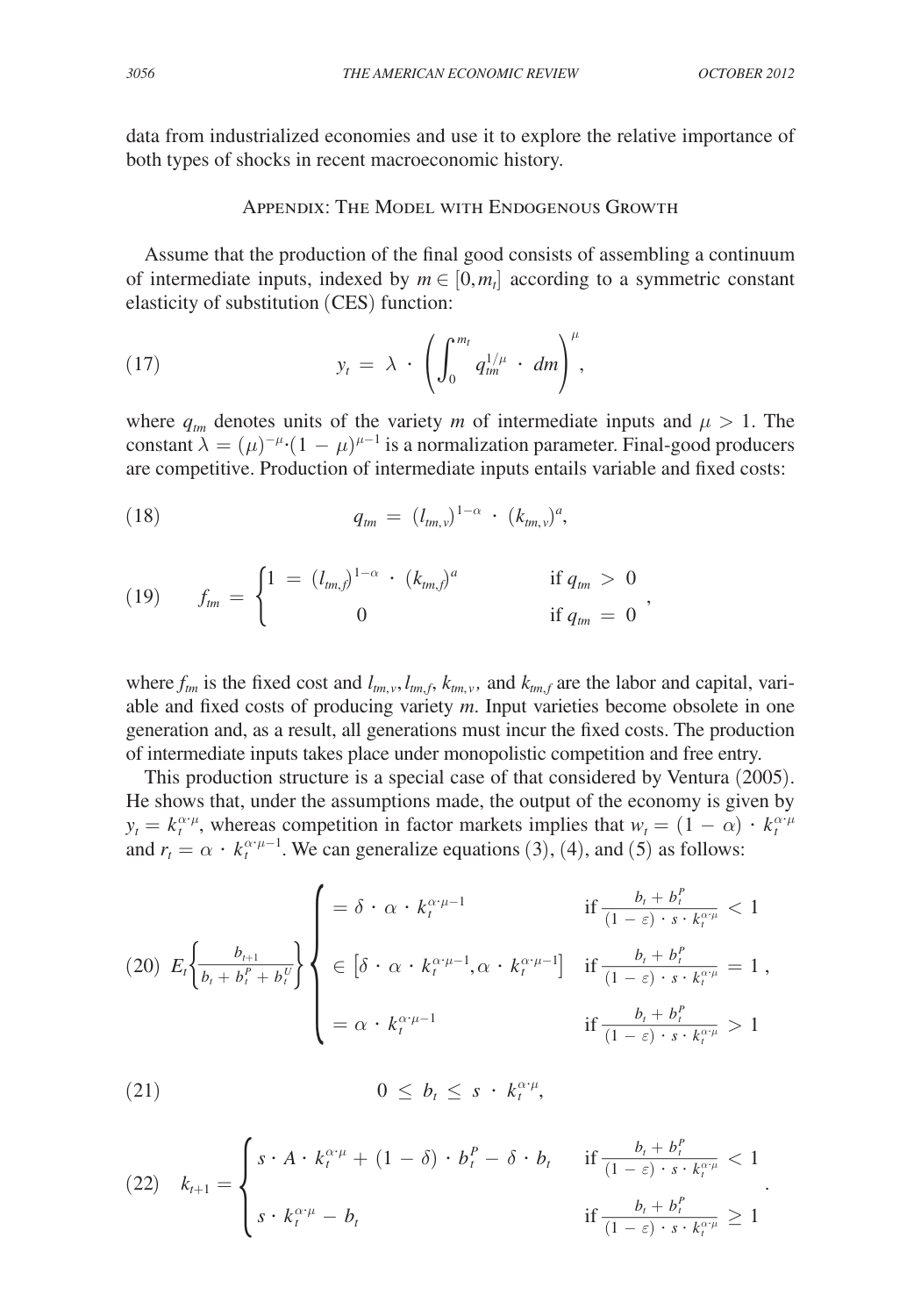

The only difference with the model in the main text lies in the exponents of  $k_t$ , which are now  $\alpha \cdot \mu$  instead of  $\alpha$ . It is easy to verify that this generalization of the production structure does not affect the conditions for the existence of bubbly episodes, as

Propositions 1 and 2 apply for any value of 
$$
\mu
$$
. To see this, redefine  
\n
$$
x_t \equiv \frac{b_t}{s \cdot k_t^{\alpha \cdot \mu}}, \quad x_t^P \equiv \frac{b_t^P}{s \cdot k_t^{\alpha \cdot \mu}} \quad \text{and} \quad x_t^U \equiv \frac{b_t^U}{s \cdot k_t^{\alpha \cdot \mu}},
$$

and check that equations (6) and (7) still apply.

When  $\alpha \cdot \mu \geq 1$ , even transitory bubbly episodes can have permanent effects on the levels and growth rates of capital and output. Figure A1 illustrates this. The left panel depicts the case of an expansionary bubble. Initially, the economy is in the fundamental state and the appropriate law of motion is  $k_{t+1}^F$ . Initially, the capital stock is below the fundamental steady state, i.e.,  $k_t < k^F \equiv (s \cdot A)^{1/(1-\alpha \cdot \mu)}$ , and growth is negative. This economy is caught in a "negative-growth trap." When an expansionary bubble pops up, it reduces unproductive investments and uses part of these resources to increase productive investments. During the bubbly episode, the law of motion of capital lies above  $k_{t+1}^F$ : in the figure,  $k_{t+1}^B$  represents the initial law of motion when the episode begins. Throughout the episode,  $k_{t+1}^B$  may shift as the bubble grows or shrinks. Growth may be positive if, during the bubbly episode, the capital stock lies above its steady-state value. Eventually, the bubble bursts but the economy might keep on growing if the capital stock at the time of bursting exceeds  $k<sup>F</sup>$ . The bubbly episode, though temporary, leads the economy out of the negative-growth trap and it has a permanent effect on long-run growth. Naturally, it is also possible for contractionary bubbles to lead the economy into a negative growth trap thereby having permanent negative effects on growth: the right panel of Figure A1 shows this possibility.

# **REFERENCES**

**Abel, Andrew B., N. Gregory Mankiw, Lawrence H. Summers, and Richard J. Zeckhauser.** 1989. "Assessing Dynamic Efficiency: Theory and Evidence." *Review of Economic Studies* 56 (1): 1–19. **Aoki, Kosuke, and Kalin Nikolov.** 2011. "Bubbles, Banks and Financial Stability." Center for Advanced Research in Finance Working Paper CARF-F-253.